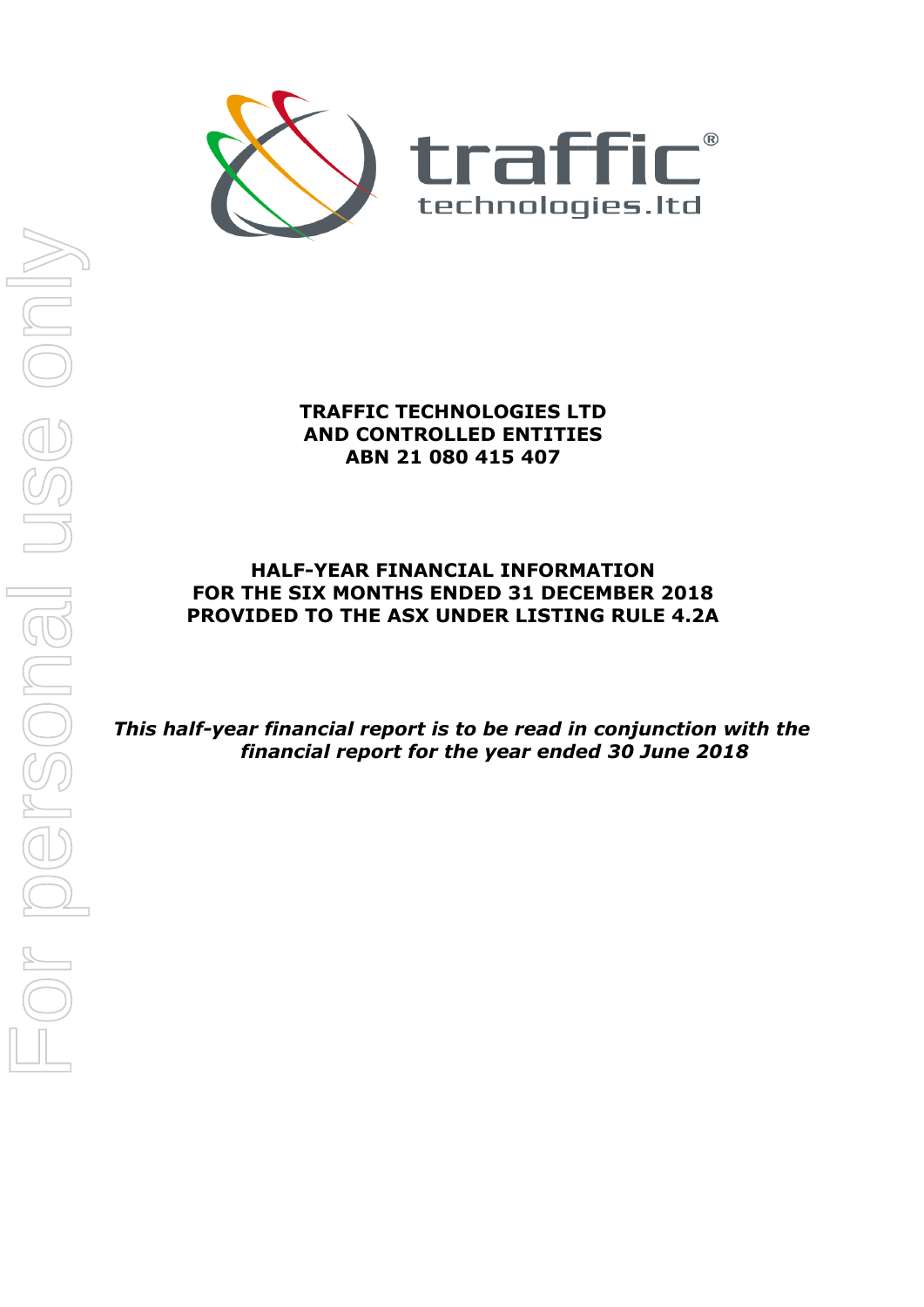# **TRAFFIC TECHNOLOGIES LTD ("TTI") (ABN 21 080 415 407)**

# **Appendix 4D**

# **Half-year financial report Period ended 31 December 2018 (Comparative period: period ended 31 December 2017)**

# *Results for announcement to the market*

| 1. Results                                                                      |      |               |    |         |
|---------------------------------------------------------------------------------|------|---------------|----|---------|
|                                                                                 |      | $\frac{0}{0}$ |    | A\$'000 |
| Revenues from ordinary activities                                               | Down | 11%           | to | 25,047  |
| Earnings before interest and tax                                                | Up   | 7%            | to | 1,597   |
| Profit/(loss) after tax attributable to members                                 | Up   | 15%           | to | 825     |
| Net profit/(loss) from ordinary activities after tax<br>attributable to members | Up   | 15%           | to | 825     |

For commentary on the results for the period and review of operations, refer to Directors' Report.

| 2. Dividends                                                | Amount per security | Franked amount per<br>security |  |
|-------------------------------------------------------------|---------------------|--------------------------------|--|
|                                                             |                     |                                |  |
| Interim dividend                                            | Nil                 | Nil                            |  |
| Previous corresponding period:                              |                     |                                |  |
| Interim dividend                                            | Nil                 | Nil                            |  |
| Record date for determining entitlements to the<br>dividend |                     |                                |  |
|                                                             |                     | N/A                            |  |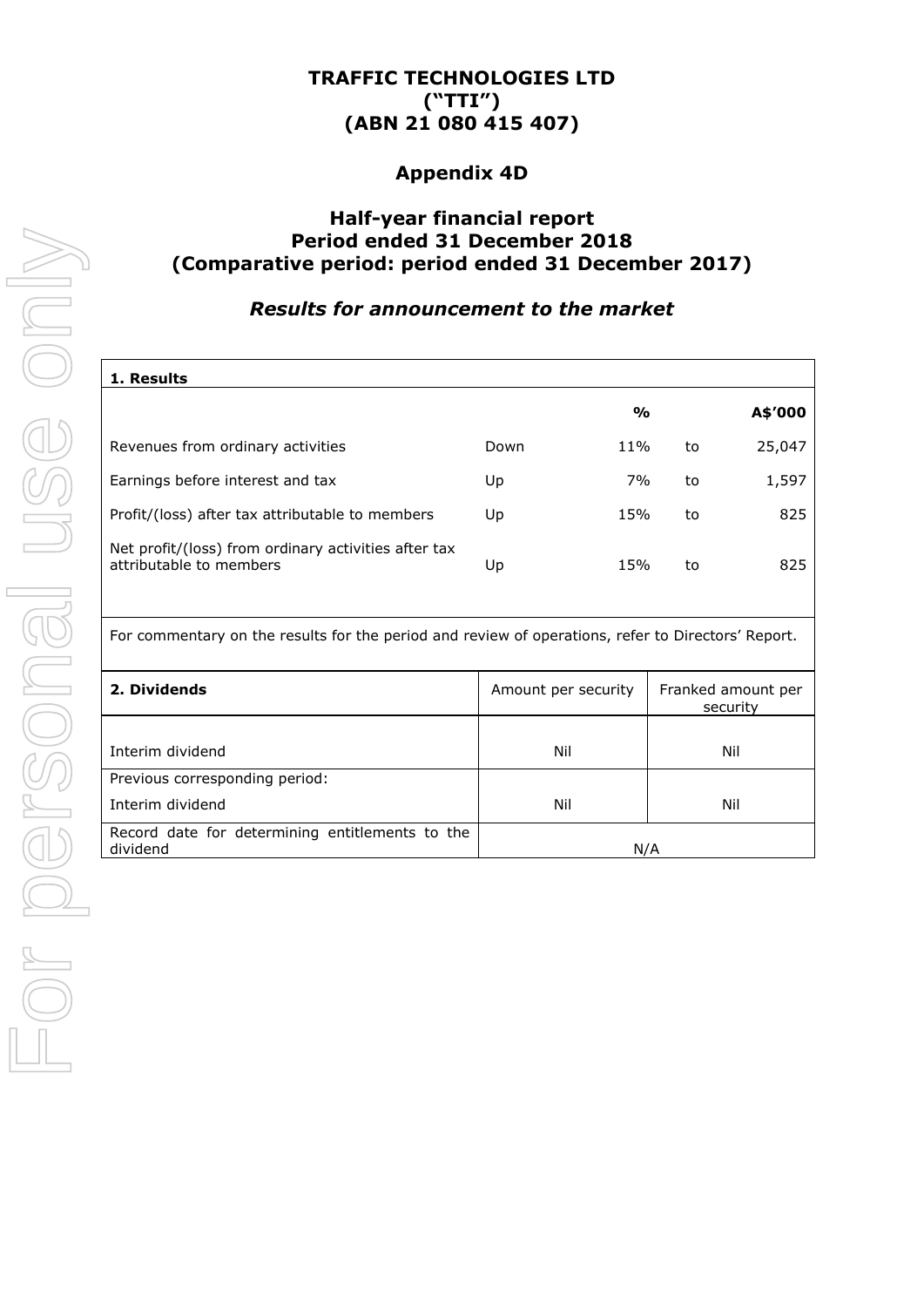### **3. Net tangible assets per security**

|                                                     | Current period | Previous<br>corresponding<br>period |
|-----------------------------------------------------|----------------|-------------------------------------|
| Net tangible asset backing per ordinary<br>security |                | -3.4 ¢                              |

### **4. Details of entities over which control has been gained or lost during the period:**

#### **Control gained over entities**

| Name of entities                                                                                                                                                                        | N/A |     |
|-----------------------------------------------------------------------------------------------------------------------------------------------------------------------------------------|-----|-----|
| Date(s) of gain of control                                                                                                                                                              | N/A |     |
| Contribution to consolidated profit/(loss) from<br>ordinary activities after tax by the controlled entities<br>since the date(s) in the current period on which<br>control was acquired |     | N/A |

#### **Control lost over entities**

| Name of entities           | N/A |  |
|----------------------------|-----|--|
| Date(s) of loss of control | N/A |  |

### **5. Details of individual and total dividends or distributions and dividend or distribution payments**

No interim dividend has been declared in respect of the half-year ended 31 December 2018 (2017: Nil). Total dividend Nil (2017: Nil).

### **6. Details of any dividend or distribution reinvestment plans in operation**

The Company has adopted a Dividend Reinvestment Plan (DRP) to provide shareholders with the opportunity to reinvest their dividends in ordinary shares in the Company free of brokerage, commissions and other transaction costs. The DRP is governed by the DRP rules. Subject to the DRP rules, participation is open to shareholders with registered addresses in Australian and New Zealand. Participation can be full or partial and can be varied or cancelled at any time. If a shareholder elects to participate in the DRP, the dividend otherwise payable on the shareholder's ordinary shares participating in the DRP will be reinvested in ordinary shares in the Company. These shares will either be issued to the shareholder or acquired on-market and transferred to the shareholder. Shares may be allocated at a discount to the market price of the shares. The Directors will determine a discount of up to 10% for each dividend declared.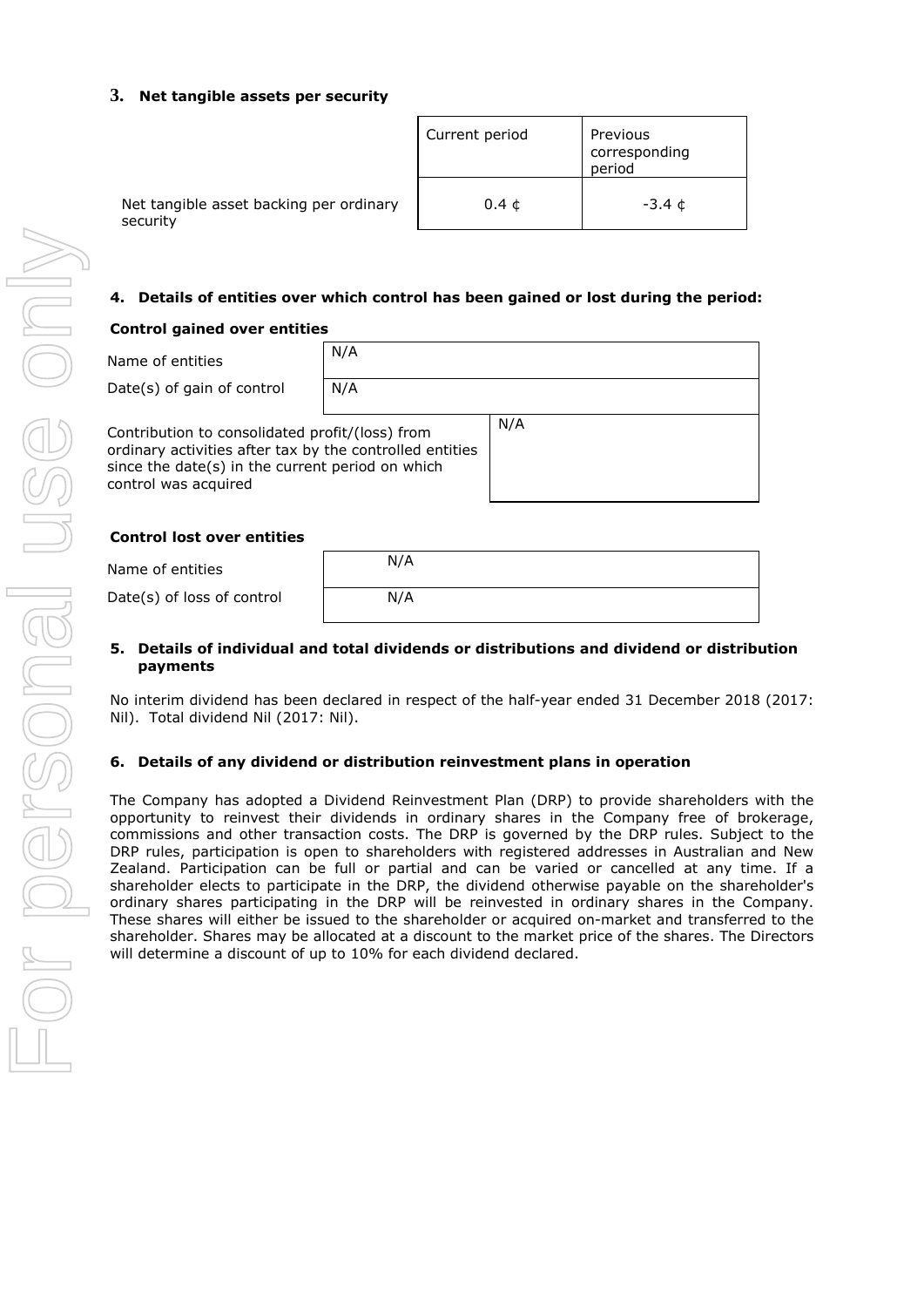### **7. Details of associates and joint venture entities**

| Name of associate / joint venture | $\frac{1}{2}$ | <b>Securities</b><br>held |
|-----------------------------------|---------------|---------------------------|
| N/A                               |               | N/A                       |

### **8. Financial reporting framework**

The financial information provided in the Appendix 4D is based on the half-year condensed financial report (attached), which has been prepared in accordance with Australian equivalents to International Financial Reporting Standards (AIFRS).

### *9.* **Independent review of the financial report**

The half-year financial report has been independently reviewed and is not subject to a qualified independent review conclusion.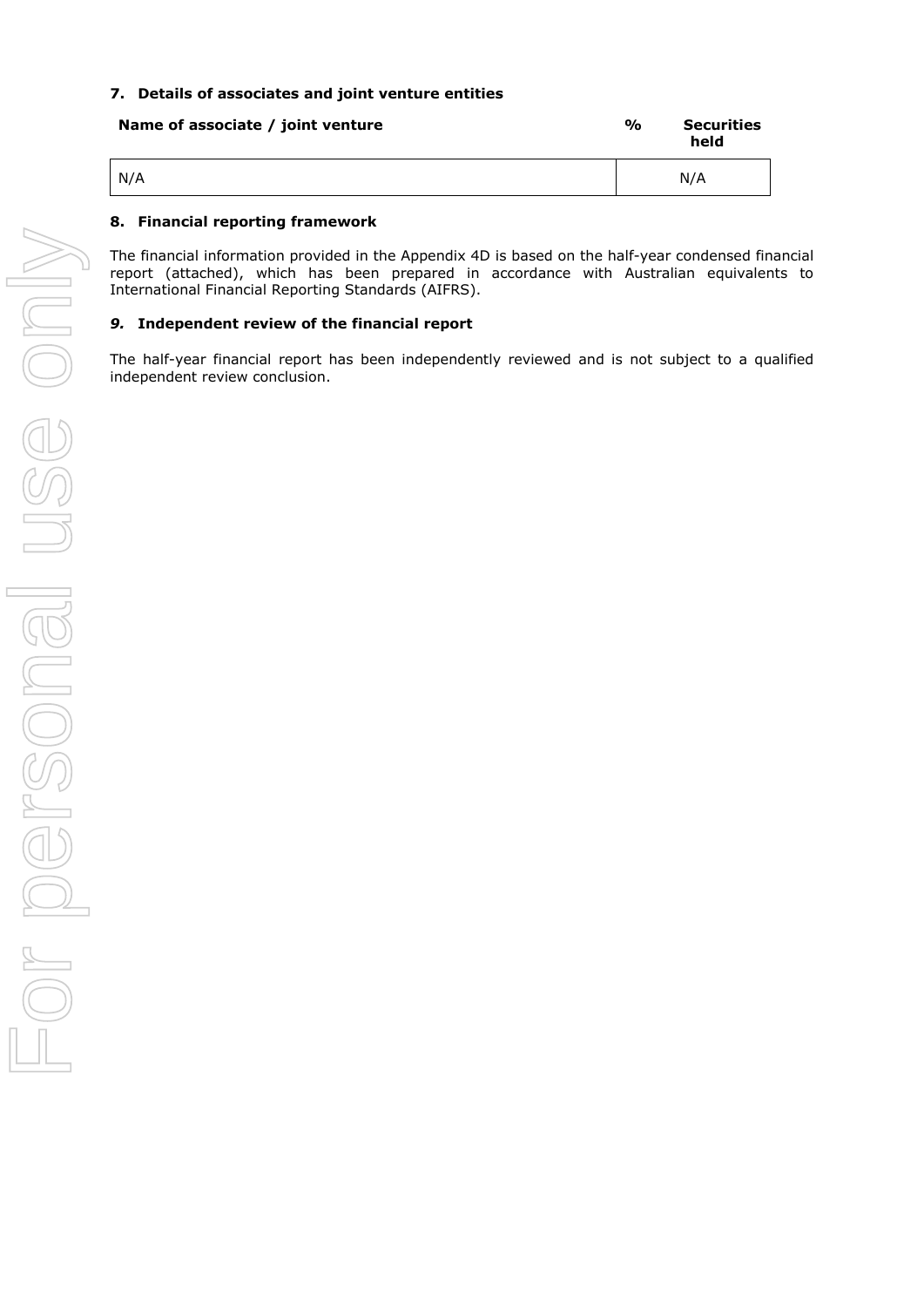

## **TRAFFIC TECHNOLOGIES LTD AND CONTROLLED ENTITIES ABN 21 080 415 407**

**FINANCIAL REPORT FOR THE HALF-YEAR ENDED 31 DECEMBER 2018** 

*This half-year financial report is to be read in conjunction with the financial report for the year ended 30 June 2018.*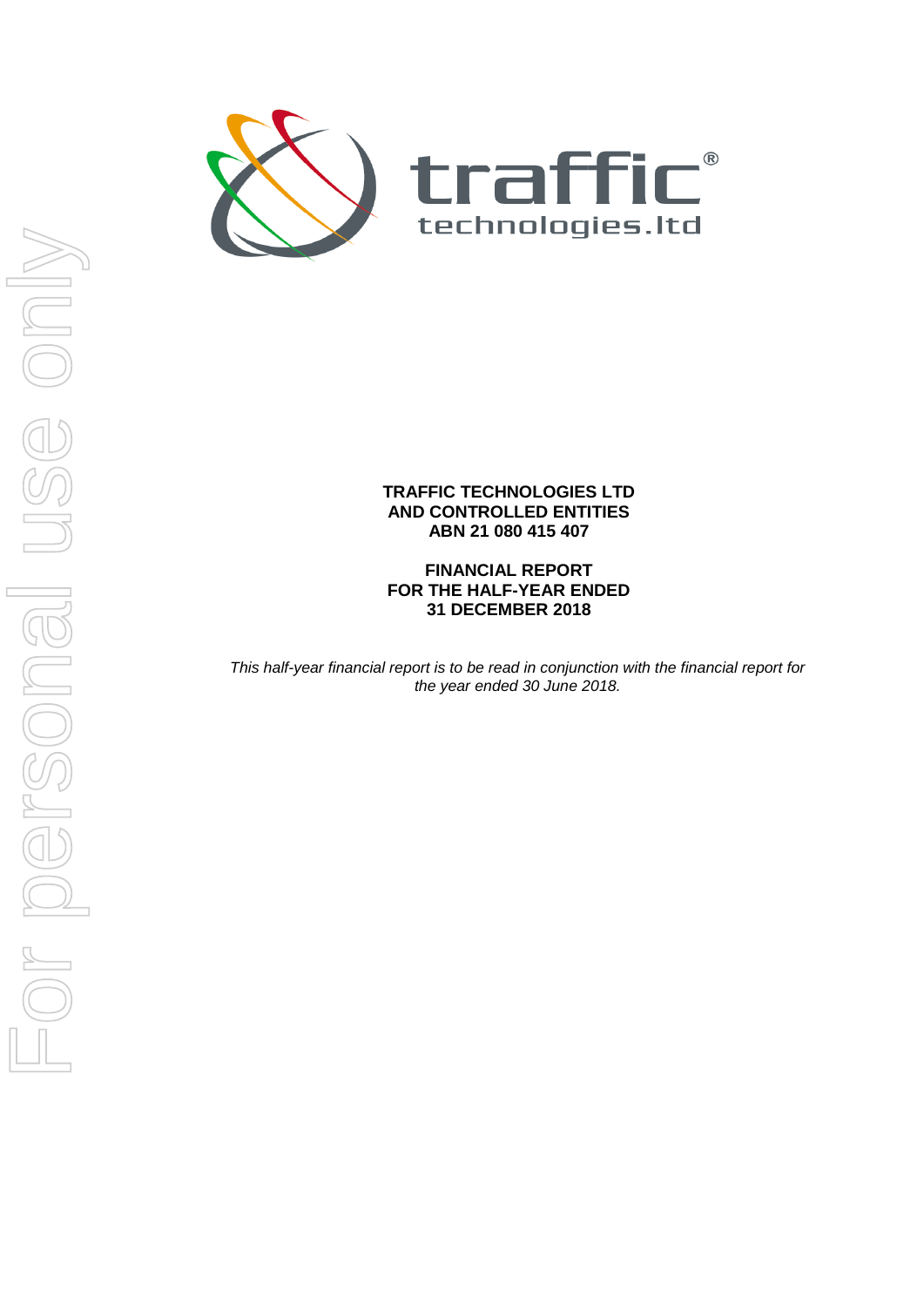## **TRAFFIC TECHNOLOGIES LTD FINANCIAL REPORT FOR THE HALF-YEAR ENDED 31 DECEMBER 2018**

## **TABLE OF CONTENTS**

|                                                                         | Page      |
|-------------------------------------------------------------------------|-----------|
| Corporate Information                                                   | 2         |
| Directors' Report                                                       | $3-6$     |
| Consolidated Statement of Profit or Loss and Other Comprehensive Income |           |
| <b>Consolidated Statement of Financial Position</b>                     | 8         |
| Consolidated Statement of Changes in Equity                             | 9         |
| <b>Consolidated Statement of Cash Flows</b>                             | 10        |
| Notes to the Consolidated Financial Statements                          | $11 - 15$ |
| Directors' Declaration                                                  | 16        |
| Independent Auditor's Review Conclusion                                 | 17        |
| Auditor's Independence Declaration                                      | 19        |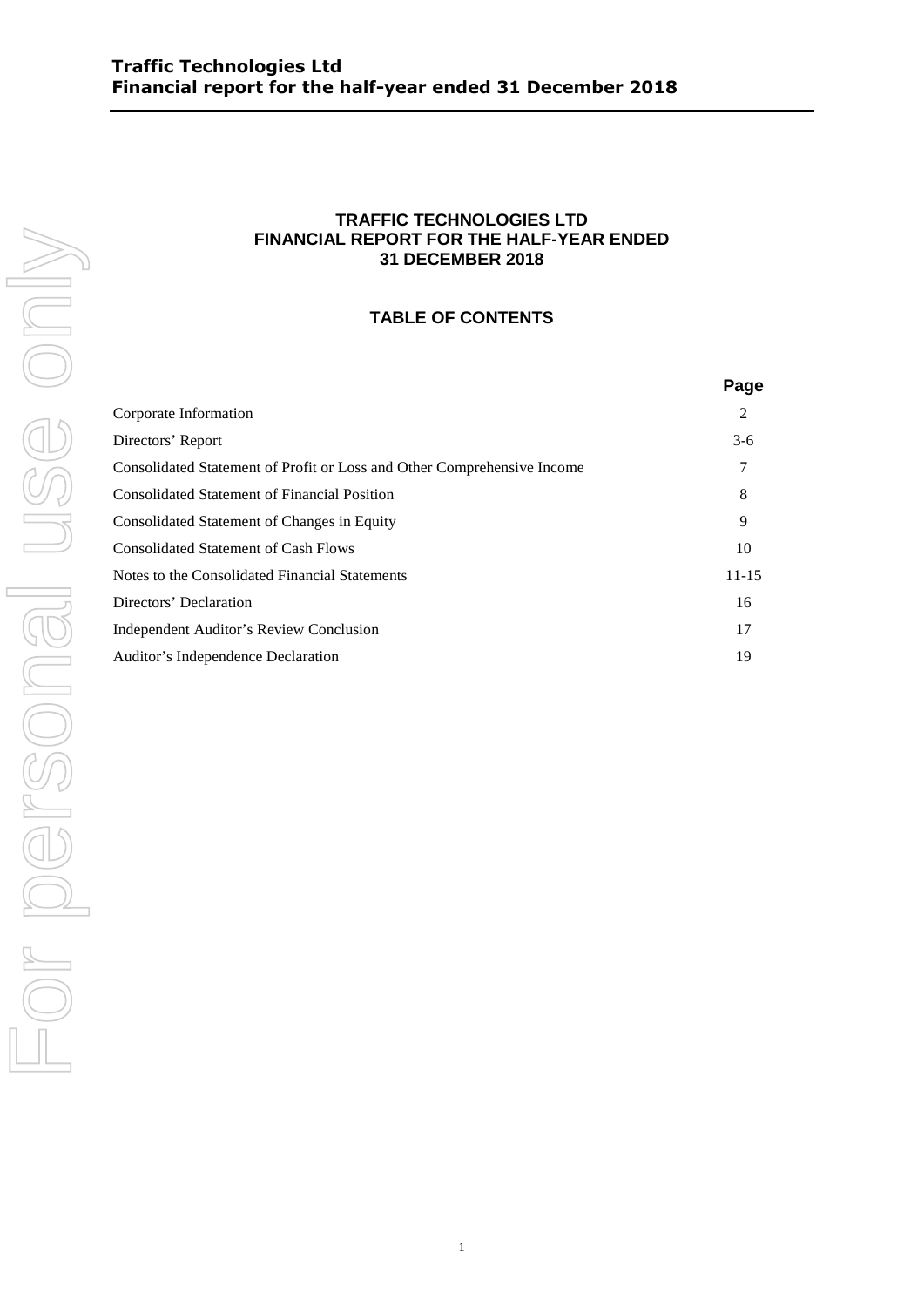### **CORPORATE INFORMATION**

This financial report covers Traffic Technologies Ltd (ABN 21 080 415 407) (the Company) and its subsidiaries (the Group) for the half-year ended 31 December 2018. The Group's functional and presentation currency is AUD (\$). A description of the Group's operations and principal activities is included in the Operating and Financial Review section within the Directors' Report.

#### **Directors**

Mr. Garry Lowrey Mr. Con Liosatos Mr. Mark Hardgrave

## **Company Secretary & Chief Financial Officer**

Mr. Peter Crafter

#### **Registered Office & Principal Place of Business**

Traffic Technologies Ltd 31 Brisbane Street Eltham VIC 3095

### **Share Register**

Computershare Investor Services Pty Limited Yarra Falls, 452 Johnson Street Abbotsford VIC 3067 Tel: 1300 850 505

Traffic Technologies Ltd shares are listed on the Australian Securities Exchange ("TTI").

### **Lawyers**

K&L Gates Level 25 525 Collins Street Melbourne VIC 3000

### **Bankers**

Westpac Banking Corporation Level 6 150 Collins Street Melbourne VIC 3000

### **Auditors**

ShineWing Australia Level 10 530 Collins Street Melbourne VIC 3000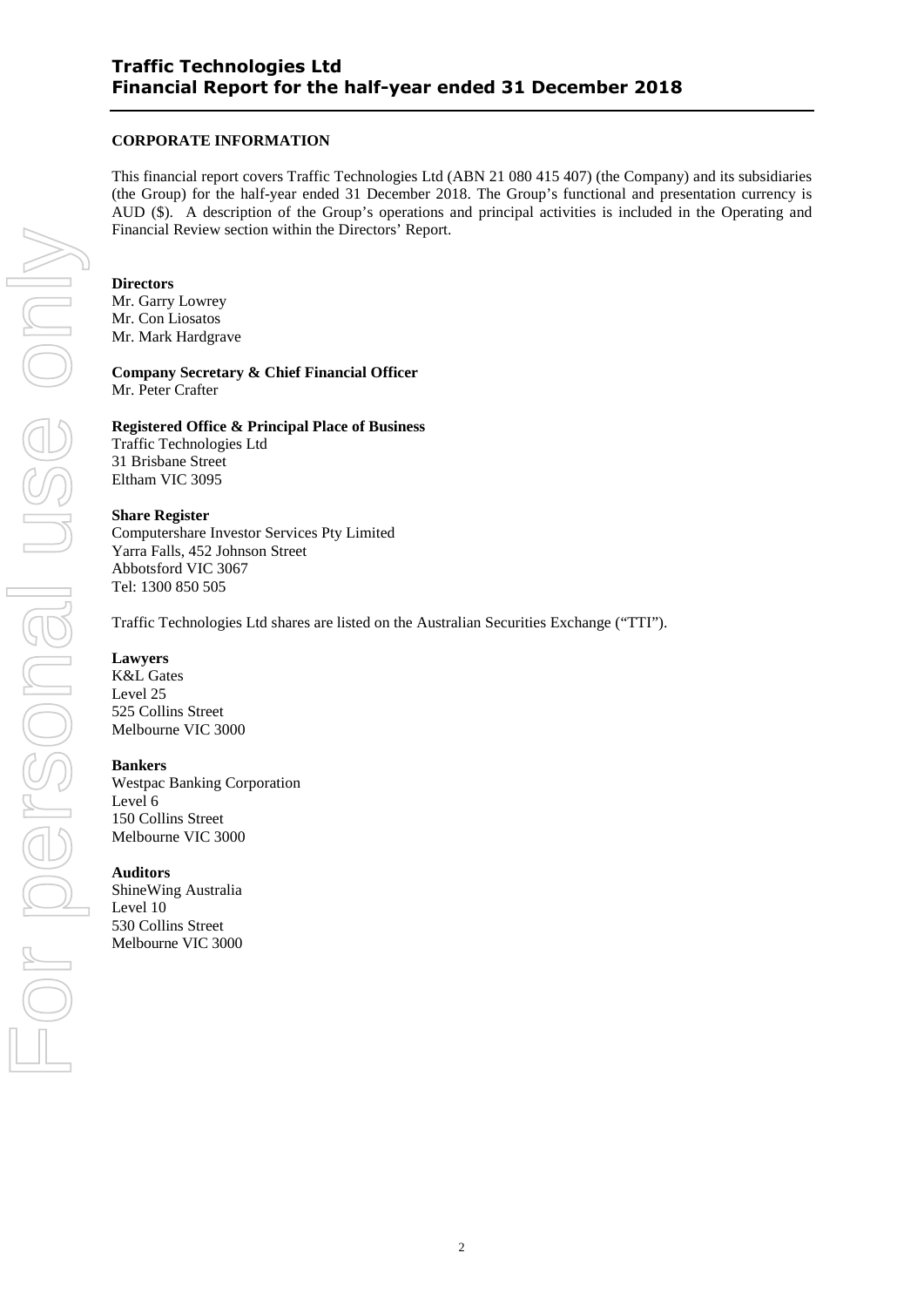The Directors of Traffic Technologies Ltd (the Company) present their financial report for the half-year ended 31 December 2018 in order to comply with the provisions of the Corporations Act 2001.

### **DIRECTORS**

The names of the Group's Directors in office during the half-year and until the date of this report are as follows. Directors were in office for this entire period unless otherwise stated.

Mr. Garry Lowrey BBus MAppFin CA (Non-Executive Chairman) Mr. Con Liosatos MAICD (Managing Director) Mr. Mark Hardgrave B Com ACA MAICD (Non-Executive Director)

### **ROUNDING**

The amounts contained in this report and in the financial report have been rounded to the nearest \$1,000 (unless otherwise stated) under the option available to the Company under ASIC Class Order 2016/191. The Company is an entity to which the Class Order applies.

### **OPERATING AND FINANCIAL REVIEW**

#### **Operations**

Traffic Technologies is Australia's premier traffic solutions company. Established in 2004 and listed on ASX in 2005, the Company's head office is in Eltham, Victoria with offices in all States of Australia and one office in England.

The Group specialises in the design, manufacture and installation of traffic signals, traffic controllers, pedestrian countdown timers, electronic road signs, emergency telephones, road lighting products and "Smart City" control systems. The Group also supplies a wide range of directional and regulatory traffic signs and traffic control products to road traffic authorities, municipal councils and construction companies.

The Group's proprietary "Traffic SmartCity Technology" (TST) platform, developed for the road industry, councils and power authorities, enables the integration of street lights and other traffic management equipment to a central control/management system via remote "Internet of Things" (IoT) sensors.

The Group, through its subsidiary, Aldridge Traffic Systems, has been the major participant in the traffic signals market in Australia for over 50 years where customers are mainly state road authorities or contractors building or maintaining traffic intersections for state road authorities.

The Group, through its subsidiary, Quick Turn Circuits Pty Ltd (QTC), is involved in the manufacture of traffic controllers. A traffic controller is an automated device that regulates the sequencing and timing of traffic signals by monitoring vehicular and pedestrian demands and adjusting to meet these requirements. The controller has the ability to allow co-ordination of traffic flows between adjacent intersections when connected to a co-ordinated adaptive traffic system.

The Group is a key supplier to the road signage market across Australia, with customers including State Road Authorities, local councils and construction companies. The Group's signage products are distributed from depots around Australia with manufacturing focused in Victoria, Western Australia and the Northern Territory.

The Group exports its traffic controllers, traffic signals and associated products such as pedestrian countdown timers and emergency telephones to an increasing number of international customers.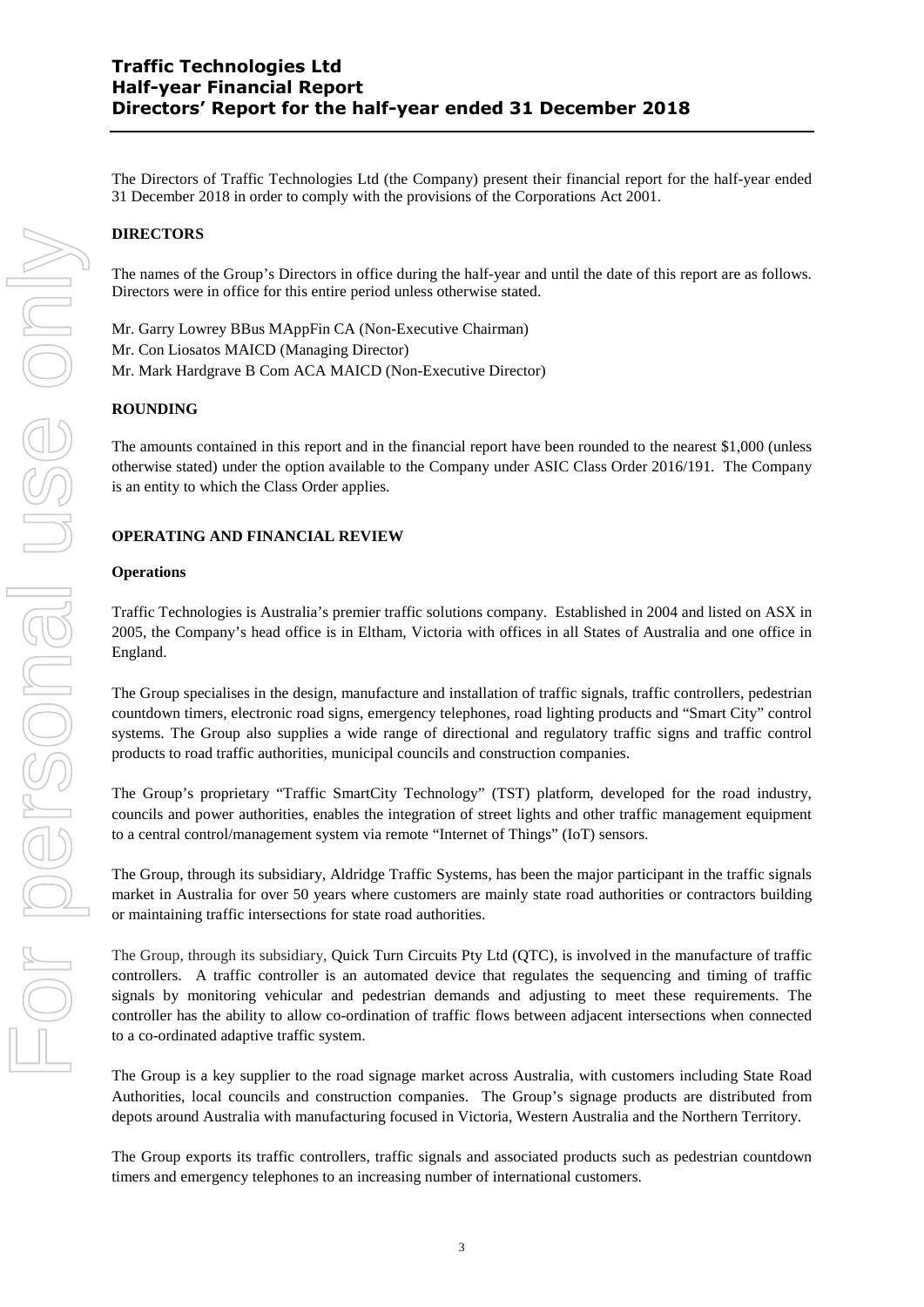## **Traffic Technologies Ltd Half-year Financial Report Directors' Report for the half-year ended 31 December 2018**

#### **Financial Performance**

Revenue for the half-year ended 31 December 2018 was \$25.0m (2017: \$28.1m). Earnings before Interest and Tax (EBIT) was \$1.6m (2017: \$1.5m), after taking into account one-off costs of \$0.2m comprising restructuring costs and other non-recurring expenditure. Net Profit after Tax (NPAT) was a profit of \$0.8m (2017: \$0.7m).

Despite revenue decreasing compared to the previous corresponding period due to project delays in the first half, the first half represents an overall improvement in profitability compared to the same period last year with EBIT improving by 7% and NPAT by 15%.

First half revenue was affected by a number of project delays. Delays were caused by political uncertainty including the forthcoming Federal election and the recent state election in Victoria. In addition, the roll-out of LED lighting upgrades has been slower than anticipated, however, we expect some of the backlog in projects will be caught up in the second half.

The Group's diversification program has transformed its business by de-risking its revenue through expanding into "Smart City" platforms, IoT systems and maintenance and installation contracts along with securing long term supply contracts across the country. The roll-out of the Group's proprietary TST software across the east coast will enable road authorities, councils and power companies to fully utilise and maintain critical assets in real time. The Group is also continuing to benefit from a number of significant contracts to supply LED road and street lights across the country.

Depreciation and amortisation expense during the half-year was \$0.8m (2017: \$0.9m). Finance costs were \$0.6m (2017: \$0.8m). The Group's income tax expense was \$0.1m (2017: \$29,000). The Group continues to benefit from carried forward tax offsets. Earnings per share (EPS) were 0.17 cents, (2017: 0.26 cents), taking account the impact of the rights issue earlier in 2018.

#### **Financial Position**

Net assets were \$20.7m at 31 December 2018, compared to \$19.9m at 30 June 2018, reflecting the net profit for the period. Receivables were \$8.6m at 31 December 2018, compared to \$10.8m at 30 June 2018. Payables were \$7.6m at 31 December 2018, compared to \$8.7m at 30 June 2018. Inventory was \$11.7m at 31 December 2018, compared to \$10.2m at 30 June 2018. Property, plant and equipment was \$1.1m at 31 December 2018, compared to \$1.3m at 30 June 2018.

The Group had \$10.6m of goodwill and \$8.5m of intangible assets at 31 December 2018, mainly comprising development costs and type approval certification associated with the development of its traffic signals, traffic controllers, pedestrian countdown timers, electronic road signs, emergency telephones, street lighting products and "Smart City" products.

Net debt was \$9.7m at 31 December 2018, compared to \$9.3m at 30 June 2018. The Group has a loan provided by an investment holding entity established by, and funds managed by Asia Debt Management Hong Kong Limited (ADM Capital) for the US dollar equivalent to A\$12.5 million at 31 December 2018. The loan is for a term of 3 years from 18 April 2018. The Company can seek the financier's approval to extend the term for up to 12 months. The Company has taken out a one year derivative financial instrument expiring on 18 April 2019 to hedge the currency exposure on this loan. In the six months to 31 December 2018, the Group incurred a foreign exchange loss on the loan of \$0.6m, offset by a gain of \$0.6m on the derivative financial instrument.

Net operating cash inflows were \$1.5m for the period (2017: \$1.9m). Net investing cash outflow was \$1.2m (2017: \$1.1m). Net financing cash outflow was \$0.1m (2017: outflow \$0.1m).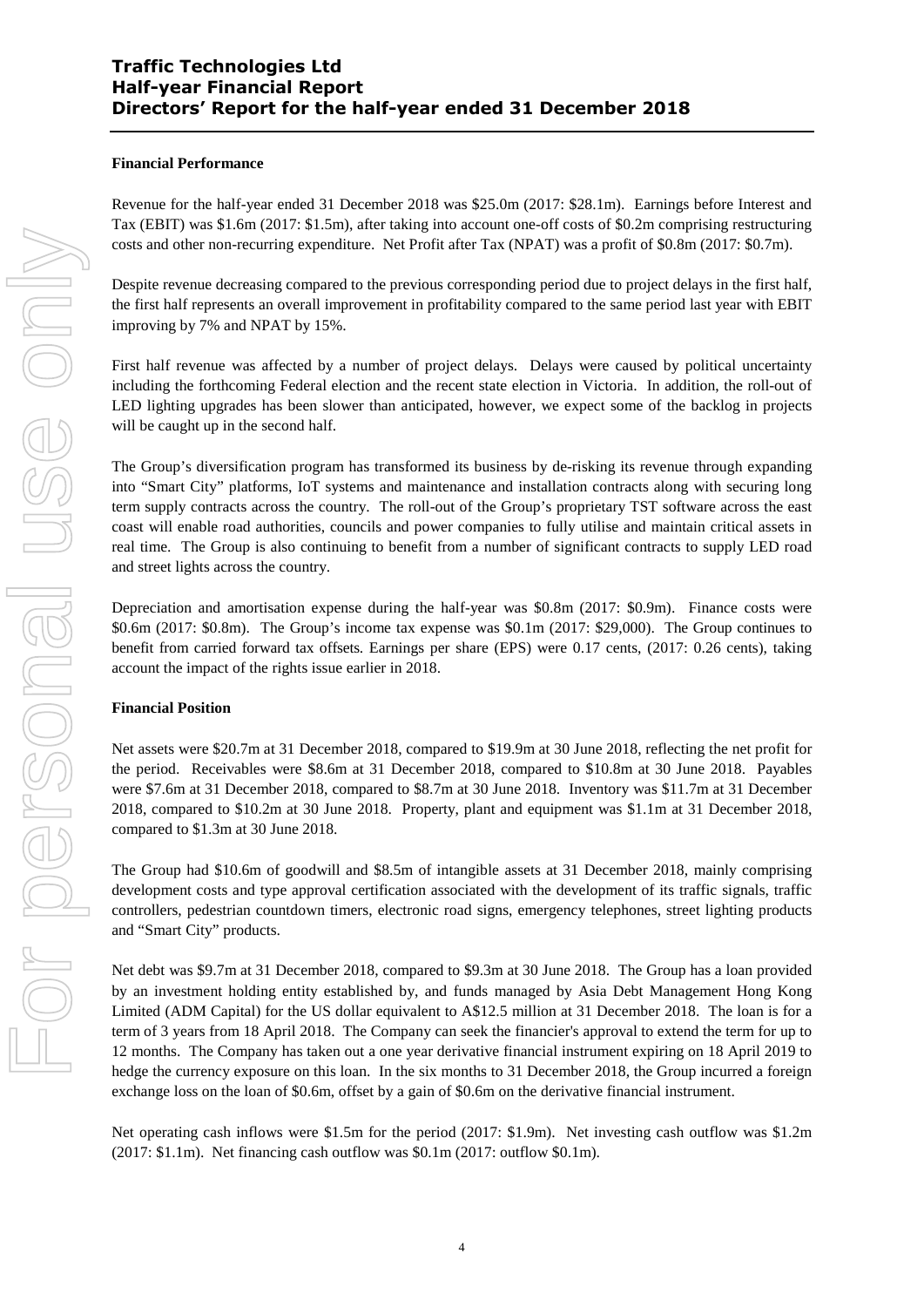## **Traffic Technologies Ltd Half-year Financial Report Directors' Report for the half-year ended 31 December 2018**

### **Business Strategies and Prospects**

The Group has undertaken a transition program and is now less reliant on its traditional business of traffic signal and road sign manufacture. The Group is now realising the benefits of its research and development program focussed on advancing it from a purely product-based business to a product, services and now platform-based business.

The objective of this transition program has been to develop a more robust business with a leading range of products and services that can be supplied individually or as a package to road authorities or local councils seeking an integrated solution. To this end the Group has recently completed the first major roll-out of its proprietary software "Smart City" platform, TST, which connects street lights and other traffic management equipment on the road to a central control and management system. This platform has wider applications for the future, including detection of traffic flows, waste management, parking availability and monitoring of government infrastructure.

The Group expects its TST platform will be a significant growth area for the Group in the years ahead, particularly given the key drivers for smart cities are operational efficiency/cost reduction, environmental sustainability, improved city management and infrastructure resilience.

The Group has taken steps to de-risk its revenue and earnings base by diversifying its products and markets and securing a number of long-term supply contracts which are expected to provide further growth opportunities in the years ahead. The Group's product range has been extended with commercialisation of a range of LED road and street lights, as well as a range of ITS products in the electronic signage area and an increased focus on innovative traffic signal products such as pedestrian countdown timers, signal safety products and control systems.

The Group's range of LED street and road lights continues to be an important growth area. The Group's LED street lights are significantly more energy efficient than conventional street lights and represents an attractive opportunity for state road authorities, local councils and other customers to make significant savings in their power bills and maintenance costs in a time of rising electricity prices.

The Group's research and development program ensures that it remains a market leader in a global traffic industry which demands energy efficient products and increasingly innovative solutions. The Group has developed a range of new products in the Intelligent Transport Systems (ITS) sector, including school speed zone signs, variable message signs and various electronic signs which have now been commercialised.

The Group has retained its position as the dominant supplier of traffic signals to the Australian market. The Group continues to develop innovative traffic signal products, which utilise the latest LED technology and software and which have been supplied to customers across Australia, New Zealand and the United Kingdom.

The Group continues to be one of the main suppliers of road signs to the Australian market. Signage products continue to contribute to profits, benefitting from an ongoing focus by management and staff on cost control and factory efficiency combined with a focus on quality, service and reliability in a highly competitive market.

The Group is focused on developing and growing its export markets including the UK, New Zealand, Asia, the Middle East and South America. The Group's controller products in particular are winning significant export contracts. New contracts and orders are coming from countries and regions across Asia, Middle East and South America and are opening potential new future export markets for the Group's other products such as traffic signals and electronic signage.

Although the Group is not yet in a position to issue earnings guidance for the full financial year to 30 June 2019, it expects to see a positive contribution in the second half from the above initiatives.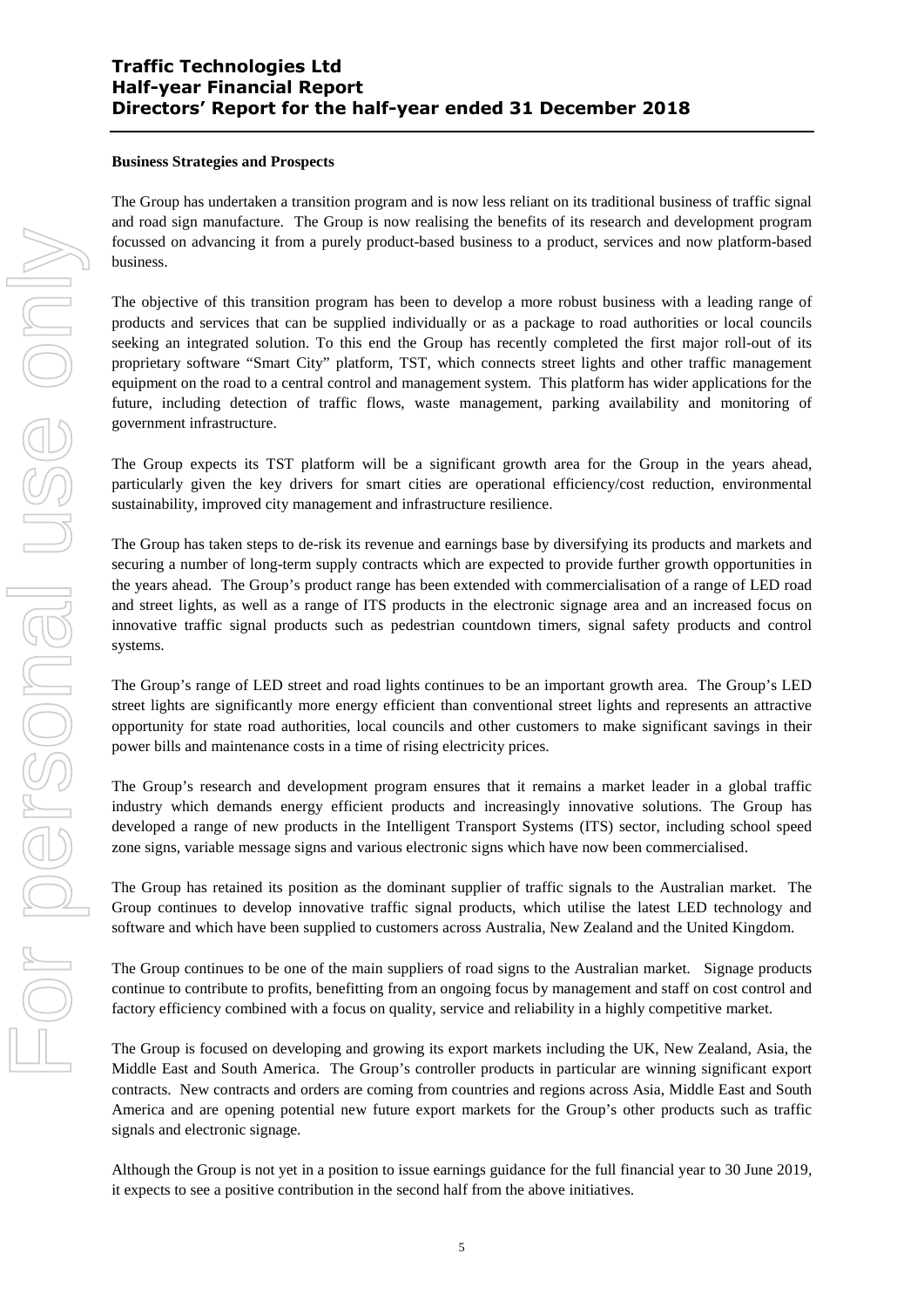#### **Material Business Risks**

The material business risks faced by the Group that could have a significant impact on the financial prospects of the Group and how the Group manages these risks include:

- Changes or delays in Federal or State government expenditure on road infrastructure the Group maintains regular contact with state road authorities to ensure that it can plan the resources required for major projects as far ahead as possible or allow for the deferral of major projects in times of economic slowdown.
- Adverse change in economic conditions affecting demand for the Group's products or services the Group plans as far ahead as possible to adjust its cost base in times of economic uncertainty.
- Technological obsolescence the Group works closely with road traffic authorities and incurs significant research and development expenditure to ensure that its products are state-of-the-art and competitive.
- Foreign exchange risk a decrease in the Australian dollar exchange rate can affect import prices: the Group purchases components from a number of Asian countries denominated in US dollars. Conversely, an increase in the Australian dollar exchange rate can affect export opportunities: the Group sells its products to a number of countries around the world. The Group has a foreign exchange exposure through its term loan which is denominated in US dollars and a forward exchange contract has been taken out to hedge its currency exposure.
- General inflation risk, including labour costs the Group constantly monitors its cost base and implements cost savings and operating efficiencies where possible.
- Availability of financing facilities the Group is reliant on the continued availability of its financing facilities in order to conduct its operations. The Group ensures compliance with its facility agreements and negotiates extensions to its financing facilities when required.
- Competition the Group maintains its competitive position by investing in research and development to ensure its products are state-of the-art and by ensuring its products are priced competitively.
- Cyber security the Group has been addressing cyber security as part of its risk management strategy in the light of recent well-publicised breaches and increased risk in this area.
- Climate change the Group is not significantly exposed to climate change issues unless a carbon tax is reintroduced. A significant number of the Group's products use LED technology which is energy saving and reduces greenhouse gas emissions.

### **AUDITOR'S INDEPENDENCE DECLARATION**

We have obtained an independence declaration from our auditors, ShineWing Australia, which immediately follows the 31 December 2018 Review Conclusion.

Signed in accordance with a resolution of the Directors made pursuant to s.306 (3) of the Corporations Act 2001.

Con Liosatos Managing Director

Melbourne, 27 February 2019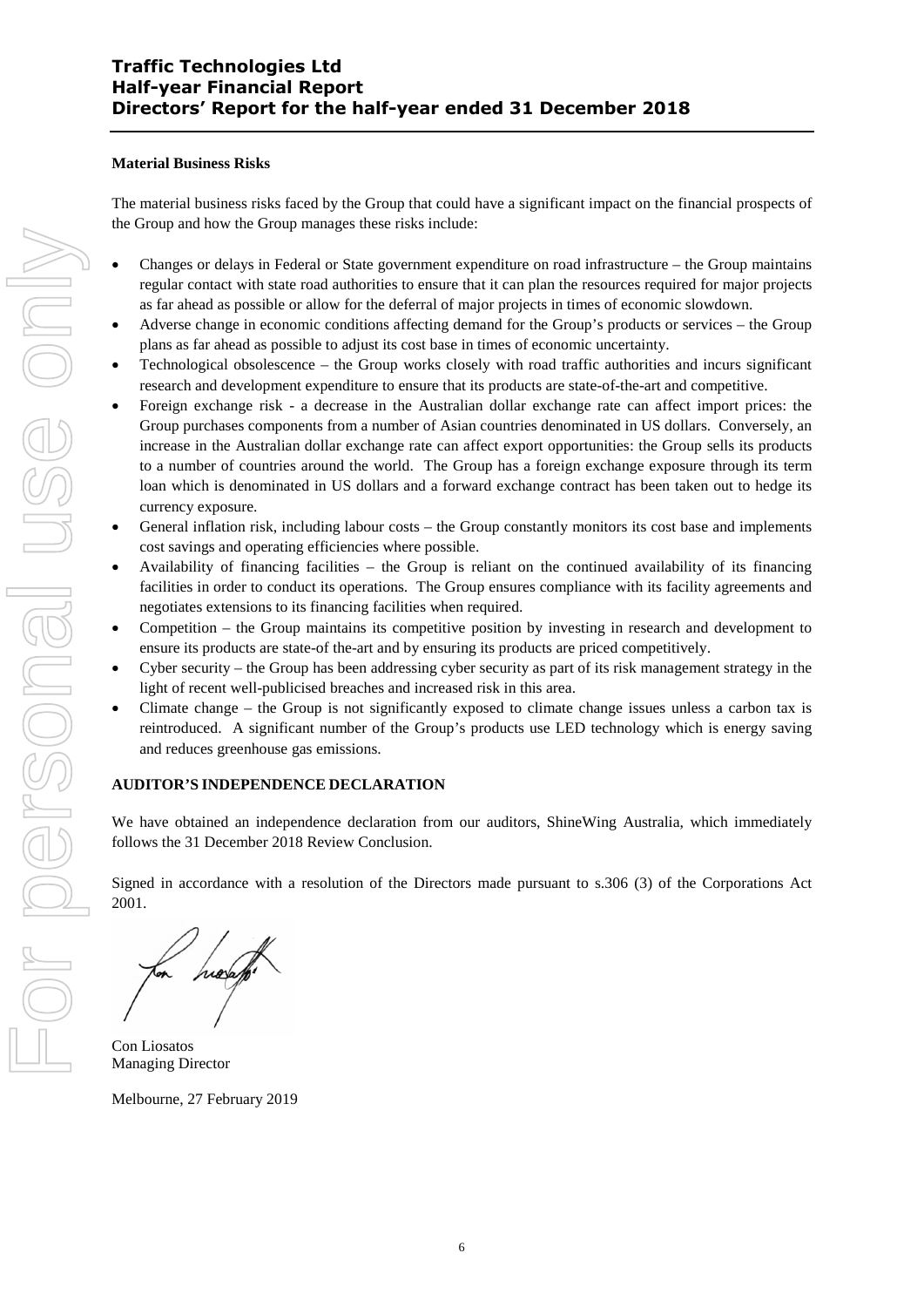### **Traffic Technologies Ltd Half-year Financial Report Consolidated Statement of Profit or Loss and Other Comprehensive Income for the half-year ended 31 December 2018**

|                                                               | <b>Note</b> | <b>Half-Year to</b><br>31 Dec 2018<br>\$2000 | Half-Year to<br>31 Dec 2017<br>\$'000 |
|---------------------------------------------------------------|-------------|----------------------------------------------|---------------------------------------|
| Revenue from continuing operations                            | 6           | 25,047                                       | 28,139                                |
| Other income                                                  | 6           | 81                                           | 58                                    |
| Changes in inventories of finished goods and work in progress |             | 1,527                                        | 1,845                                 |
| Raw materials and consumables used                            |             | (15, 119)                                    | (17, 873)                             |
| Employee benefits expense                                     |             | (7,086)                                      | (7,506)                               |
| Occupancy costs                                               |             | (1,024)                                      | (996)                                 |
| Advertising and marketing expense                             |             | (49)                                         | (105)                                 |
| Other expenses                                                |             | (937)                                        | (1, 197)                              |
| Depreciation and amortisation expenses                        |             | (843)                                        | (868)                                 |
| Earnings before interest and tax (EBIT)                       |             | 1,597                                        | 1,497                                 |
| Finance costs                                                 |             | (624)                                        | (751)                                 |
| Profit for the period before income tax expense               |             | 973                                          | 746                                   |
| Income tax expense                                            |             | (148)                                        | (29)                                  |
| Net profit for the period                                     |             | 825                                          | 717                                   |
| Other comprehensive income for the period, net of tax         |             |                                              |                                       |
| Total comprehensive income for the period                     |             | 825                                          | 717                                   |
| Profit per share                                              |             | <b>Cents</b>                                 | Cents                                 |
| - Basic earnings per share                                    |             | 0.17                                         | 0.26                                  |
| - Diluted earnings per share                                  |             | 0.17                                         | 0.26                                  |
|                                                               |             |                                              |                                       |

*The Statement of Profit or Loss and Other Comprehensive Income should be read in conjunction with the notes to the financial statements.*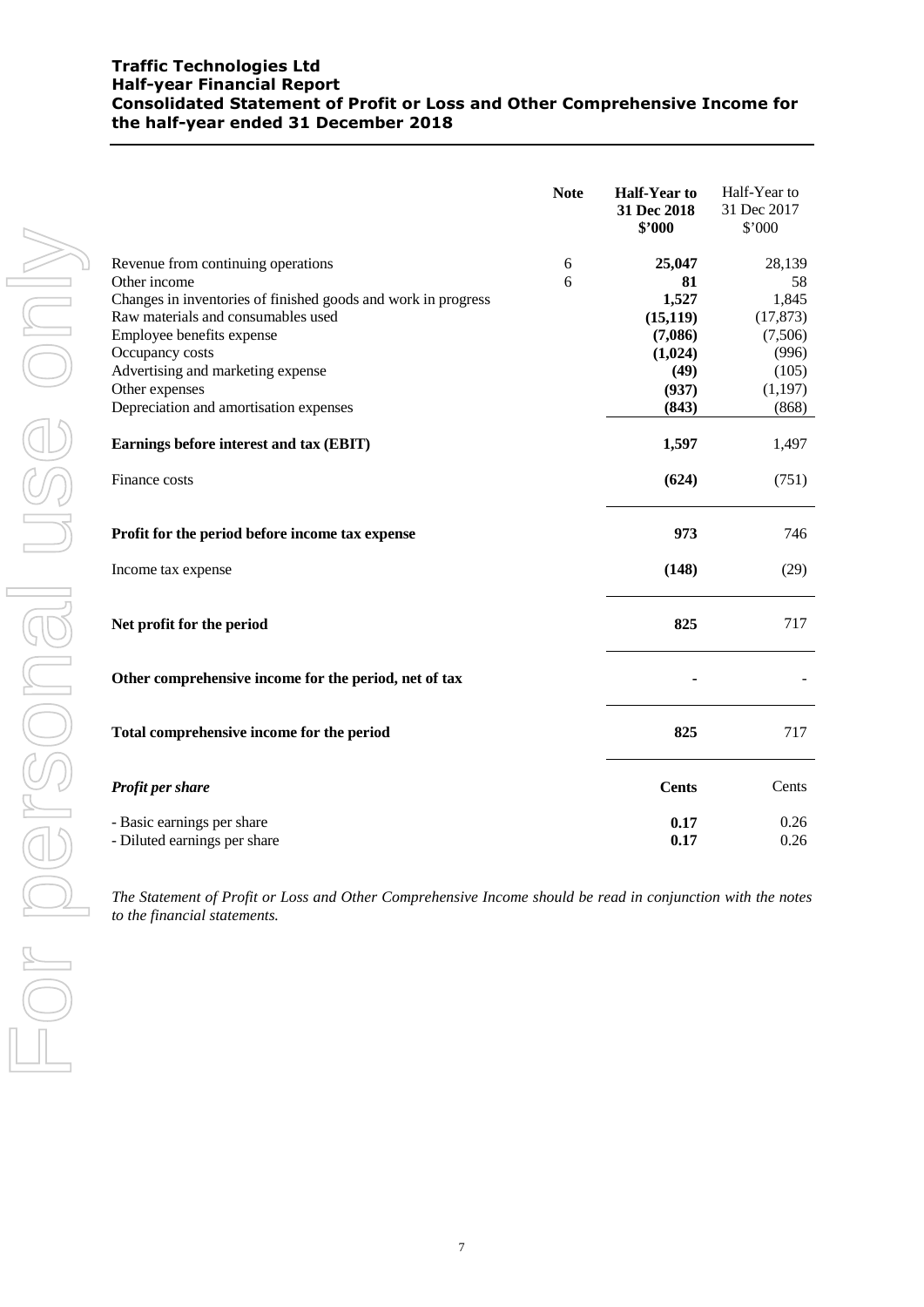|                                                  | <b>Note</b>    | 31 Dec 2018<br>\$'000 | 30 Jun 2018<br>\$'000 |
|--------------------------------------------------|----------------|-----------------------|-----------------------|
| <b>ASSETS</b>                                    |                |                       |                       |
| <b>Current Assets</b>                            |                |                       |                       |
| Cash and cash equivalents                        |                | 4,216                 | 4,044                 |
| Trade and other receivables                      |                | 8,576                 | 10,766                |
| Inventories                                      |                | 11,691                | 10,164                |
| Derivative financial instrument                  | $\overline{4}$ | 1,230                 | 619                   |
| <b>Total Current Assets</b>                      |                | 25,713                | 25,593                |
| <b>Non-Current Assets</b>                        |                |                       |                       |
| Property, plant and equipment                    |                | 1,135                 | 1,253                 |
| Goodwill                                         | 5              | 10,554                | 10,554                |
| Intangible assets                                |                | 8,452                 | 7,956                 |
| <b>Total Non-Current Assets</b>                  |                | 20,141                | 19,763                |
| <b>TOTAL ASSETS</b>                              |                | 45,854                | 45,356                |
|                                                  |                |                       |                       |
| <b>LIABILITIES</b><br><b>Current Liabilities</b> |                |                       |                       |
| Trade and other payables                         |                | 7,639                 | 8,730                 |
| Interest-bearing liabilities                     | 3              | 125                   | 172                   |
| Provisions                                       |                | 2,595                 | 2,570                 |
| Deferred tax liability                           |                | 807                   | 659                   |
| <b>Total Current Liabilities</b>                 |                | 11,166                | 12,131                |
|                                                  |                |                       |                       |
| <b>Non-Current Liabilities</b>                   |                |                       |                       |
| Interest-bearing liabilities                     | 3              | 13,793                | 13,128                |
| Provisions                                       |                | 173                   | 200                   |
| <b>Total Non-Current Liabilities</b>             |                | 13,966                | 13,328                |
| <b>TOTAL LIABILITIES</b>                         |                | 25,132                | 25,459                |
|                                                  |                |                       |                       |
| <b>NET ASSETS</b>                                |                | 20,722                | 19,897                |
| <b>EQUITY</b>                                    |                |                       |                       |
| Contributed equity                               | $\tau$         | 54,755                | 54,755                |
| Accumulated losses                               |                | (34, 033)             | (34, 858)             |
| <b>TOTAL EQUITY</b>                              |                | 20,722                | 19,897                |

*The Statement of Financial Position should be read in conjunction with the notes to the financial statements.*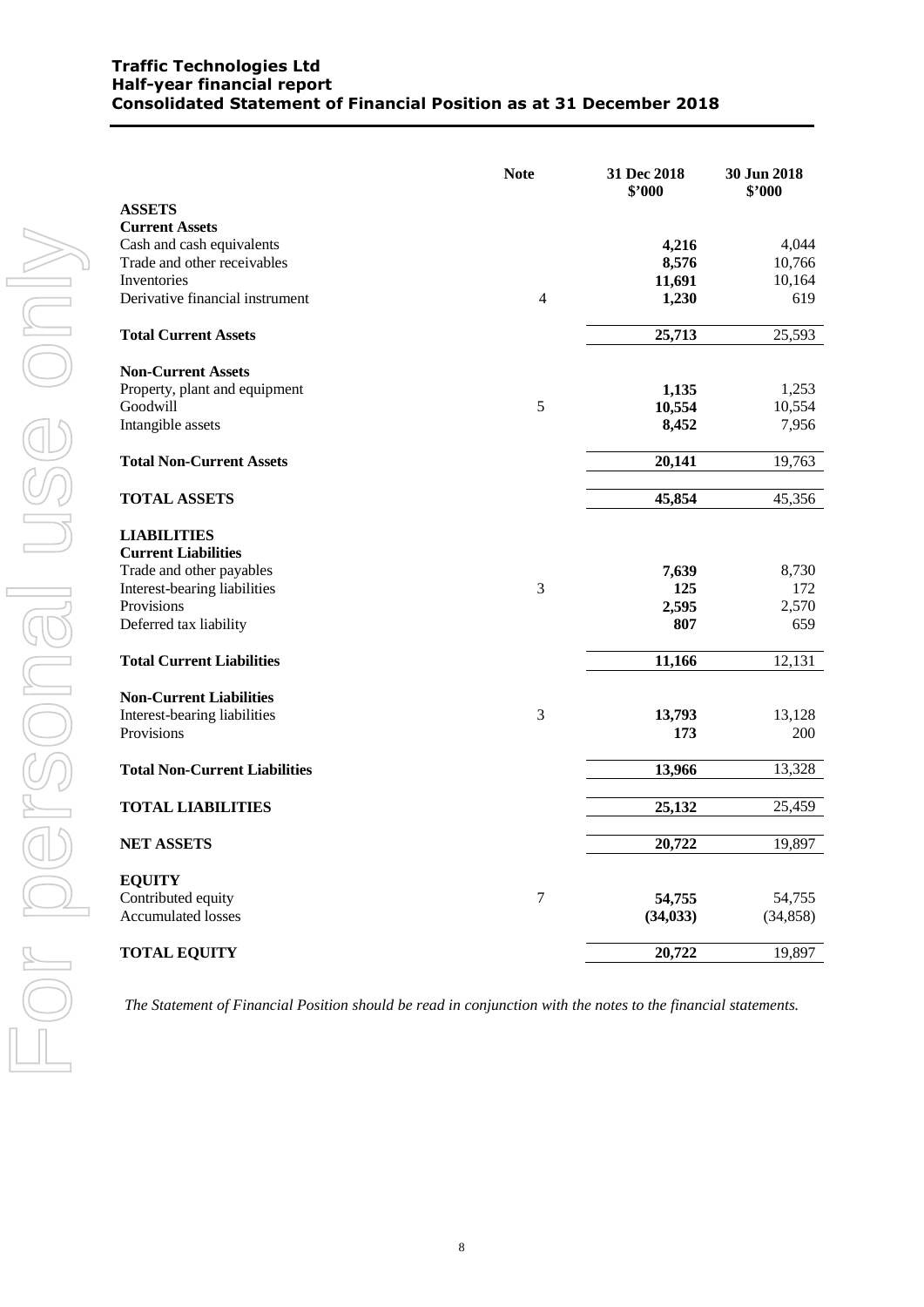### **Traffic Technologies Ltd Half-year Financial Report Consolidated Statement of Changes in Equity for the half-year ended 31 December 2018**

|                                                     | Ordinary<br><b>Shares</b> | <b>Share-based</b><br>payment<br>reserve | <b>Accumulated</b><br>losses | <b>Total</b> |
|-----------------------------------------------------|---------------------------|------------------------------------------|------------------------------|--------------|
|                                                     | \$'000                    | \$2000                                   | \$2000                       | \$2000       |
| At 1 July 2017                                      | 49,029                    | 1,000                                    | (41,930)                     | 8,099        |
| Profit for the period<br>Other comprehensive income |                           |                                          | 717                          | 717          |
| Total comprehensive income for the<br>period        |                           |                                          | 717                          | 717          |
| Transfer share-based payment reserve                |                           | (1,000)                                  | 1,000                        |              |
| At 31 December 2017                                 | 49,029                    | ۰                                        | (40, 213)                    | 8,816        |
| At 1 July 2018                                      | 54,755                    | ٠                                        | (34, 858)                    | 19,897       |
| Profit for the period<br>Other comprehensive income |                           |                                          | 825                          | 825          |
| Total comprehensive income for the<br>period        | ۰                         | ۰                                        | 825                          | 825          |
| At 31 December 2018                                 | 54,755                    | ۰                                        | (34, 033)                    | 20,722       |

*The Statement of Changes in Equity should be read in conjunction with the notes to the financial statements.*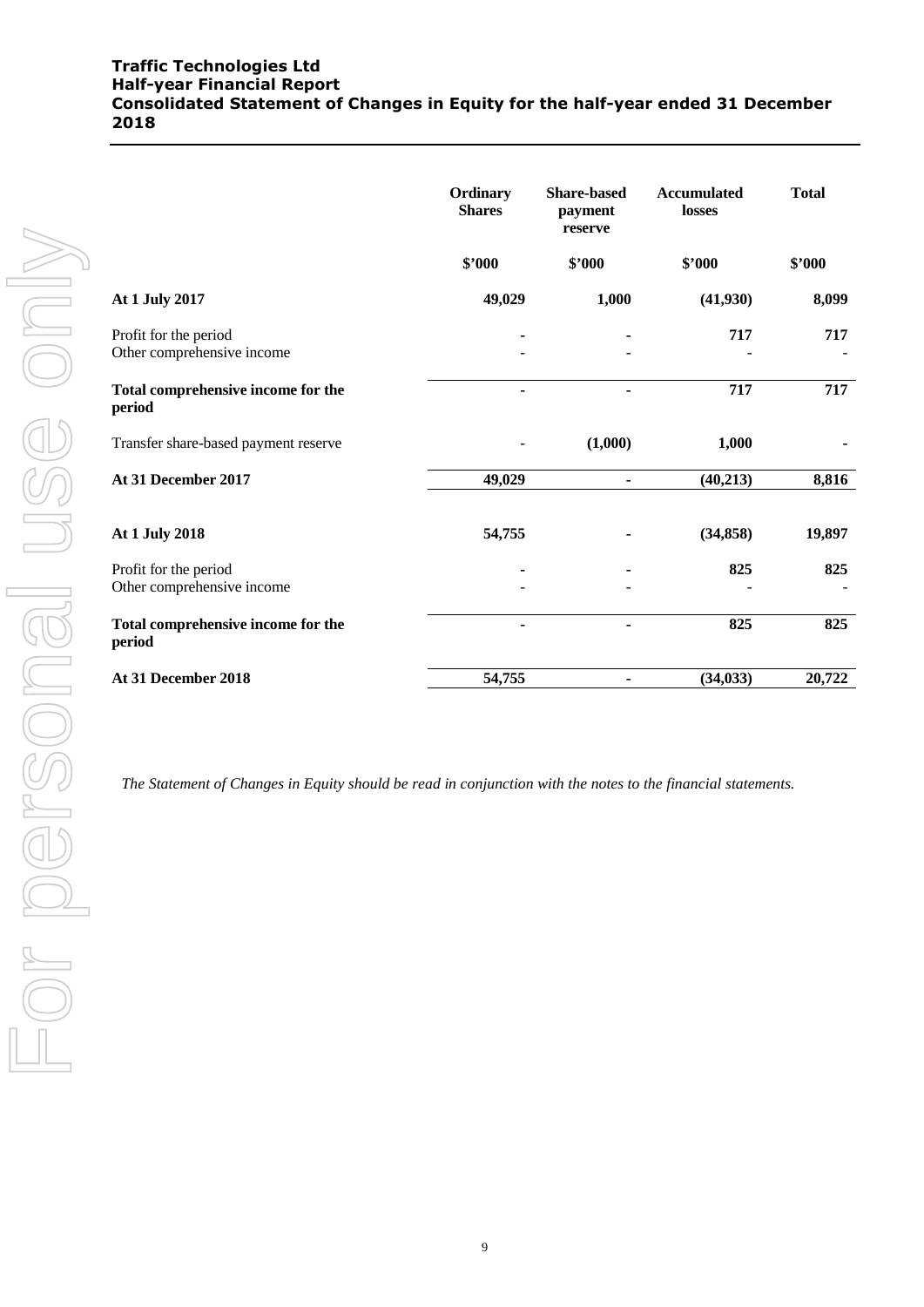### **Traffic Technologies Ltd Half-year Financial Report Consolidated Statement of Cash Flows for the half-year ended 31 December 2018**

|                                                                                                                                                                                                                                                                                              | <b>Half-Year to</b><br>31 Dec 2018<br>Inflows /<br>(Outflows)<br>\$'000 | Half-Year to<br>31 Dec 2017<br>Inflows /<br>(Outflows)<br>\$'000 |
|----------------------------------------------------------------------------------------------------------------------------------------------------------------------------------------------------------------------------------------------------------------------------------------------|-------------------------------------------------------------------------|------------------------------------------------------------------|
| <b>CASH FLOW FROM OPERATING ACTIVITIES</b><br>Receipts from customers<br>Payments to suppliers and employees<br>Interest received<br>Interest and other costs of finance paid                                                                                                                | 29,476<br>(27, 483)<br>25<br>(553)                                      | 32,610<br>(29, 945)<br>(751)                                     |
| Net cash provided by operating activities                                                                                                                                                                                                                                                    | 1,465                                                                   | 1,914                                                            |
| <b>CASH FLOW FROM INVESTING ACTIVITIES</b><br>Proceeds from sale of plant and equipment<br>Payment of development costs<br>Purchase of property, plant and equipment<br>Purchase of intangible assets<br>Net cash used in investing activities<br><b>CASH FLOW FROM FINANCING ACTIVITIES</b> | 17<br>(1,040)<br>(32)<br>(166)<br>(1,221)                               | (887)<br>(22)<br>(147)<br>(1,056)                                |
| Proceeds from borrowings<br>Repayment of borrowings                                                                                                                                                                                                                                          | (72)                                                                    | 1,288<br>(1,420)                                                 |
| Net cash used in financing activities                                                                                                                                                                                                                                                        | (72)                                                                    | (132)                                                            |
| Net increase in cash and cash equivalents                                                                                                                                                                                                                                                    | 172                                                                     | 726                                                              |
| Cash and cash equivalents at beginning of the period                                                                                                                                                                                                                                         | 4,044                                                                   | 660                                                              |
| Cash and cash equivalents at end of the period                                                                                                                                                                                                                                               | 4,216                                                                   | 1,386                                                            |

*The Statement of Cash Flows should be read in conjunction with the notes to the financial statements.*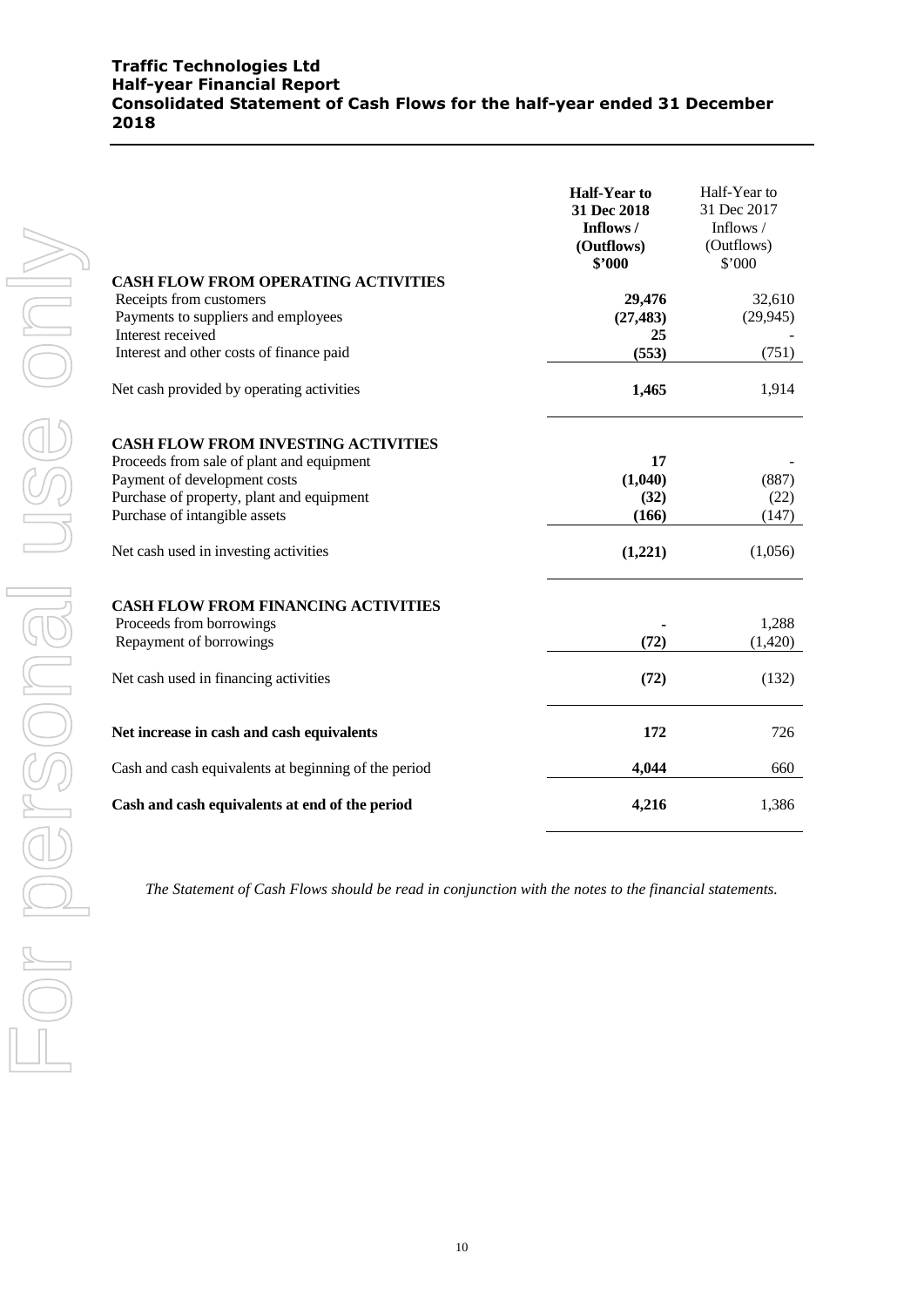### **1. CORPORATE INFORMATION**

The financial report of Traffic Technologies Ltd (the Company) and its subsidiaries (the Group) for the halfyear ended 31 December 2018 was authorised for issue in accordance with a resolution of the directors on 27 February 2019. Traffic Technologies Ltd is a company incorporated in Australia and limited by shares, which are publicly traded on the Australian Securities Exchange. The nature of the operations and principal activities of the Group are described in the Operating and Financial Review section within the Directors' Report. The amounts contained in the notes to the financial statements have been rounded to the nearest \$1,000 (unless otherwise stated) under the option available to the Company under ASIC Class Order 2016/191. The Company is an entity to which the Class Order applies. The financial report is presented in Australian dollars (AUD). For the purpose of preparing the half-year financial report, the half-year has been treated as a discrete reporting period.

#### **2. BASIS OF PREPARATION AND ACCOUNTING POLICIES**

#### **a) Basis of preparation**

This general purpose condensed financial report for the half-year ended 31 December 2018 has been prepared in accordance with AASB 134 Interim Financial Reporting and the Corporations Act 2001. This half-year financial report does not include all the notes of the type usually included within the annual financial report and therefore cannot be expected to provide as full an understanding of the financial performance, financial position and financing and investing activities of the Group as the full year financial report. It is recommended that the half-year financial report be considered together with the annual report for the year ended 30 June 2018 and any public announcements made by Traffic Technologies Ltd during the half-year ended 31 December 2018 and subsequently to 27 February 2019, in accordance with the continuous disclosure obligations of the *ASX Listing Rules*.

#### **b) New standards adopted by the Group**

The accounting policies adopted in the preparation of the interim condensed consolidated financial statements are consistent with those followed in the preparation of the Group's annual consolidated financial statements for the year ended 30 June 2018, except for the adoption of new standards effective as of 1 January 2018. The Group has not early adopted any other standard that has been issued but is not yet effective.

The Group has applied, for the first time, AASB 15 Revenue from Contracts with Customers and AASB 9 Financial Instruments. As required by IAS 34, the nature and effect of these changes are discussed below.

#### *AASB 15 Revenue from Contracts with Customers*

Revenue from contracts with customers is recognised when control of the goods or services are transferred to the customer at an amount that reflects the consideration to which the Group expects to be entitled in exchange for those goods or services.

#### *Sale of goods*

Revenue from sale of goods is recognised when control of the goods is transferred to the customer at an amount that reflects the consideration to which the Group expected to be entitled in exchange for those goods.

#### *Rendering of services*

Revenue is recognised in the accounting period in which the services are rendered. For fixed-price contracts, revenue is recognised based on the actual service provided to the end of the reporting period as a proportion of the total services to be provided (performance obligations satisfied over time). When the contract outcome cannot be estimated reliably, revenue is recognised only to the extent of the expenses recognised that are recoverable.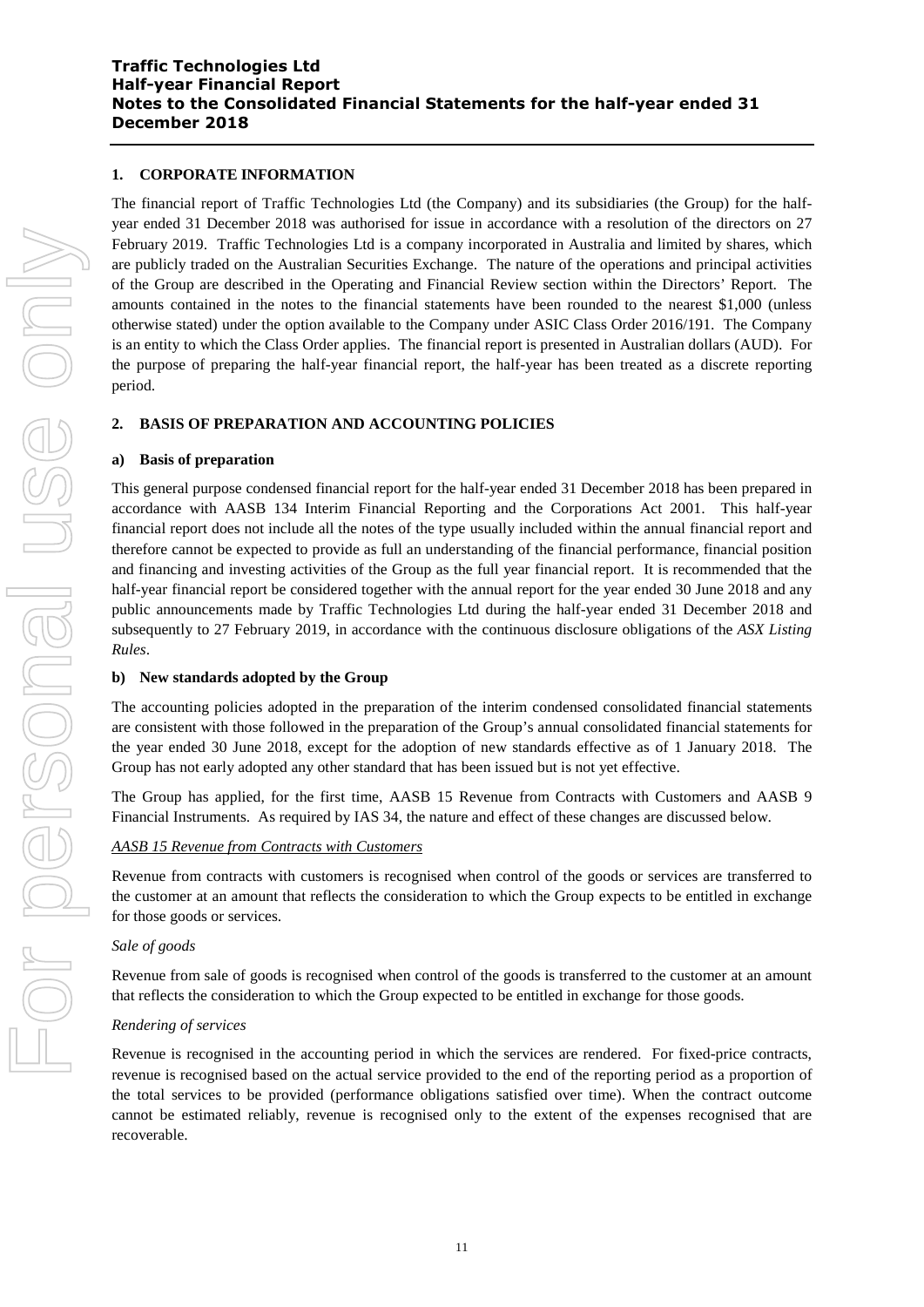#### *Interest income*

Interest income is recognised as interest accrues using the effective interest method. This is a method of calculating the amortised cost of a financial asset and allocating the interest income over the relevant period using the effective interest rate, which is the rate that exactly discounts estimated future cash receipts through the expected life of the financial asset to the net carrying amount of the financial asset.

#### *Finance and other income*

Finance and other income is recognised when the right to receive the income is established.

The Group has adopted AASB 15 Revenue from Contracts with Customers from 1 January 2018 which has resulted in changes in accounting policies and the analysis of possible adjustments to the amounts recognised in the financial reports. AASB 15 applies to all revenue arising from contracts with customers, unless those contracts are in the scope of other standards. The new standard establishes a five-step model to account for revenue arising from contracts with customers. Under AASB 15, revenue is recognised at an amount that reflects the consideration to which an entity expects to be entitled in exchange for transferring goods or services to a customer.

The standard requires entities to exercise judgement, taking into consideration all of the relevant facts and circumstances when applying each step of the model to contracts with their customers. The standard also specifies the accounting for the incremental costs of obtaining a contract and the costs directly related to fulfilling a contract.

In accordance with the transition provisions in AASB 15, the Group has elected to adopt the new rules retrospectively. The Group has carried out an assessment of its customer contracts. Having reviewed the nature of the Group's customer contracts, this has not resulted in any adjustments to the prior year comparatives.

#### *AASB 9 Financial Instruments*

The Group measures financial instruments such as derivatives, at fair value at each balance sheet date.

Fair value is the price that would be received to sell an asset or paid to transfer a liability in an orderly transaction between market participants at the measurement date. The fair value measurement is based on the presumption that the transaction to sell the asset or transfer the liability takes place either:

- In the principal market for the asset or liability; or
- In the absence of a principal market, in the most advantageous market for the asset or liability

The principal or the most advantageous market must be accessible by the Group.

The fair value of an asset or a liability is measured using the assumptions that market participants would use when pricing the asset or liability, assuming that market participants act in their economic best interest.

A fair value measurement of a non-financial asset takes into account a market participant's ability to generate economic benefits by using the asset in its highest and best use or by selling it to another market participant that would use the asset in its highest and best use.

The Group uses valuation techniques that are appropriate in the circumstances and for which sufficient data are available to measure fair value, maximising the use of relevant observable inputs and minimising the use of unobservable inputs.

All assets and liabilities for which fair value is measured or disclosed in the financial statements are categorised within the fair value hierarchy, described as follows, based on the lowest level input that is significant to the fair value measurement as a whole:

- Level 1 Quoted (unadjusted) market prices in active markets for identical assets or liabilities
- Level 2 Valuation techniques for which the lowest level input that is significant to the fair value measurement is directly or indirectly observable
- Level 3 Valuation techniques for which the lowest level input that is significant to the fair value measurement is unobservable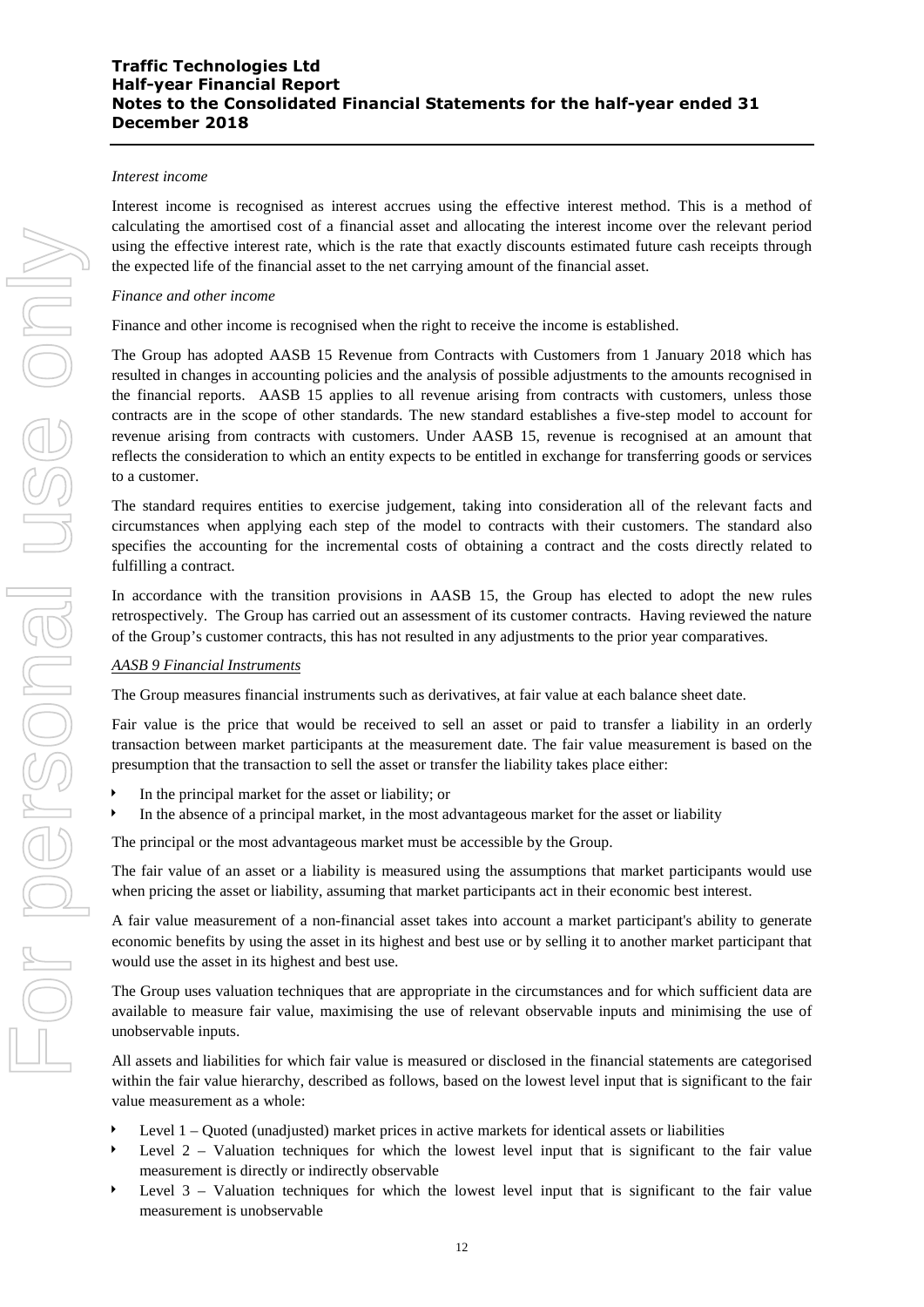For the purpose of fair value disclosures, the Group has determined classes of assets and liabilities on the basis of the nature, characteristics and risks of the asset or liability and the level of the fair value hierarchy, as explained above.

Fair-value related disclosures for financial instruments and non-financial assets that are measured at fair value or where fair values are disclosed, are summarised in note 4.

AASB 9 Financial Instruments replaces AASB 139 Financial Instruments: Recognition and Measurement for annual periods beginning on or after 1 January 2018.

The Group has adopted AASB 9 from 1 January 2018 which has resulted in changes to accounting policies and the analysis for possible adjustments to amounts recognised in the interim condensed consolidated financial statements.

The Group has assessed which business models apply to the financial instruments held by the Group and has classified them into the appropriate AASB 9 categories. On adoption of AASB 9, the Group classified financial assets and liabilities as subsequently measured at either amortised cost or fair value, depending on the business model for those assets and on the asset's contractual cash flow characteristics.

The Group has carried out an assessment of trade and other receivables. The Group has determined there is no material impact of expected credit losses nor has this resulted in any adjustment to prior year comparatives.

There was no impact on the statement of comprehensive income or the statement of changes in equity on adoption of AASB 9 in relation to classification and measurement of financial assets and financial liabilities.

The following table summarises the impact on the classification and measurement of the Group's financial instruments:

| Presented in<br>statement of<br>financial position | <b>Financial</b><br>asset/financial<br>liability | <b>AASB 139</b>                      | AASB <sub>9</sub>                    | <b>Reported</b><br>\$2000 | <b>Restated</b><br>\$2000 |
|----------------------------------------------------|--------------------------------------------------|--------------------------------------|--------------------------------------|---------------------------|---------------------------|
| Cash and cash<br>equivalents                       | Bank deposits                                    | Cash at cost                         | Cash at cost                         | No change                 | No change                 |
| Trade and other<br>receivables                     | Loans and<br>receivables                         | Loans and<br>receivables             | Amortised cost                       | No change                 | No change                 |
| Trade and other<br>payables                        | Payables                                         | Amortised cost                       | Amortised cost                       | No change                 | No change                 |
| Interest bearing<br>liabilities                    | Debt at amortised<br>cost                        | Amortised cost                       | Amortised cost                       | No change                 | No change                 |
| Derivative                                         | Forward exchange<br>contract                     | Fair value through<br>profit or loss | Fair value through<br>profit or loss | No change                 | No change                 |

#### **3. INTEREST-BEARING LOANS AND BORROWINGS**

In April 2018 the Company took out a loan provided by an investment holding entity established by, and funds managed by Asia Debt Management Hong Kong Limited (ADM Capital) for the US dollar equivalent to A\$12.5 million. The Company has taken out a one year derivative financial instrument expiring on 18 April 2019 to hedge the currency exposure on this loan. Under the loan facility a contingent liability of USD \$485,000 exists should the counter-parties to the loan agreement and related derivative financial instrument fail to fulfil their repayment commitments. As it is anticipated that all parties will fulfil their repayment obligations no amount has been recognised as a liability in the financial report. The loan is secured by a fixed and floating charge over the Company's assets. The loan is for a term of 3 years. The Company can seek the financier's approval to extend the term for up to 12 months. The loan has a commercial interest rate of 7% per annum, with an increase in the interest rate in years 2 and 3, assuming that the Company has not exercised its right to repay or re-finance the loan after the first 12 months of the loan term.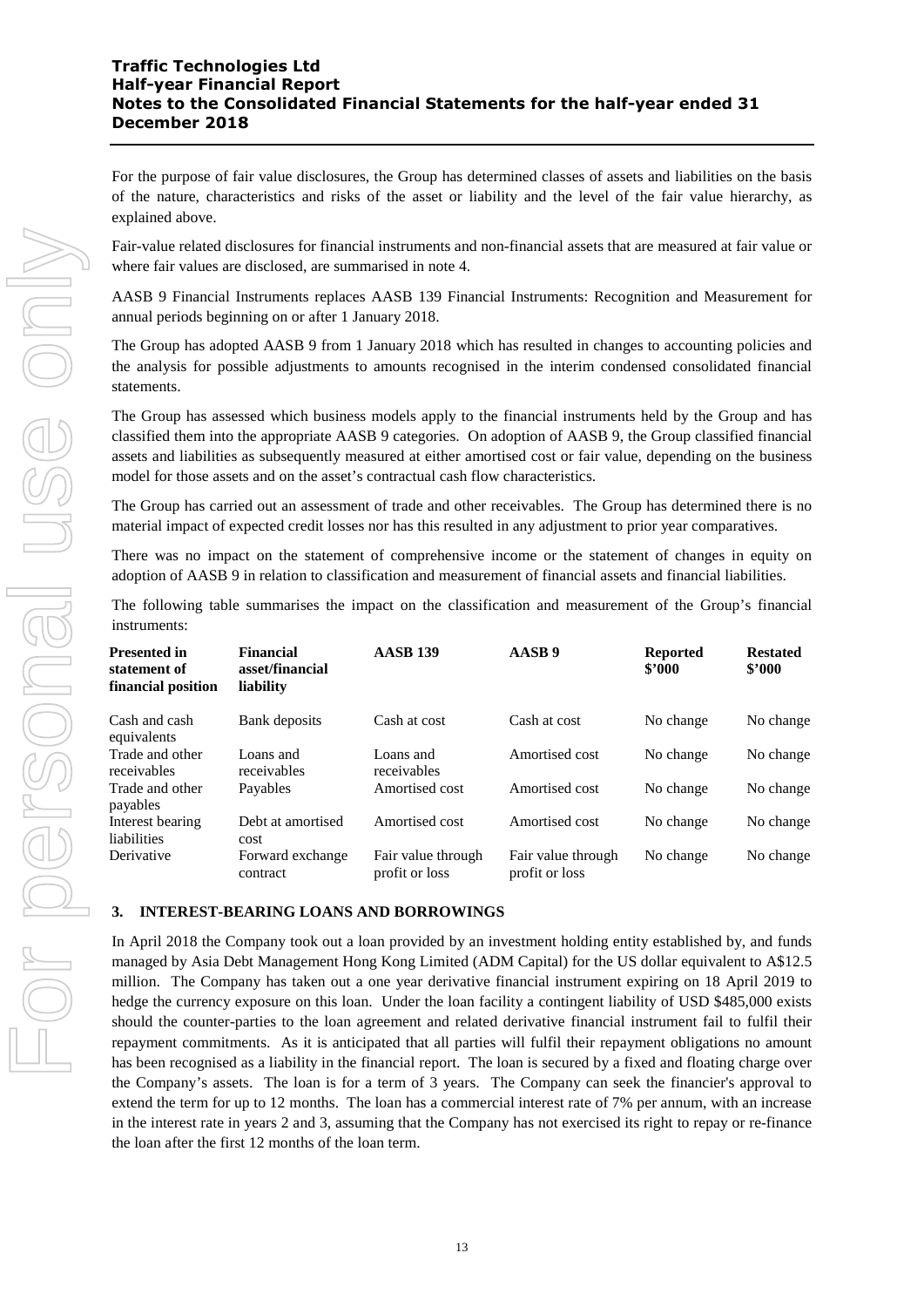## **4. DERIVATIVES**

Derivatives are only used for economic hedging purposes and are not speculative instruments.

|                                                                   | 31 Dec 2018 | 30 Jun 2018    |
|-------------------------------------------------------------------|-------------|----------------|
|                                                                   | \$2000      | $$^{\circ}000$ |
| Derivative financial asset for foreign currency forward contracts | 1.230       | 619            |

### (i) Classification of derivatives

Derivatives are classified as held for trading and accounted for at fair value through profit or loss unless they are designated as hedges. They are presented as current assets or liabilities if they are expected to be settled within 12 months after the end of the reporting year.

### (ii) Fair value measurements

The Group uses a three level hierarchy to measure the fair value of financial instruments. Balances are classified into a level based on the lowest level of input that is significant to the entire fair value measurement.

- Level 1: The fair value of financial instruments traded in active markets (such as publicly traded derivatives, and trading and available-for-sale securities) is based on quoted market prices at the end of the reporting period. The quoted market price used for financial assets held by the Group is the current bid price.
- Level 2: The fair value of financial instruments that are not traded in an active market (for example, over-the-counter derivatives) is determined using valuation techniques which maximise the use of observable market data and rely as little as possible on entity-specific estimates. If all significant inputs required to fair value an instrument are observable, the instrument is included in level 2.
- Level 3: If one or more of the significant inputs is not based on observable market data, the instrument is included in level 3.

Derivatives are measured at fair value are based on level 2 inputs. The fair value of foreign currency forward contracts is determined using forward exchange rates at balance sheet date.

The fair value of derivatives is estimated at the amount that the Group would receive or pay to terminate the contract at the end of the reporting period taking into account current market conditions (volatility and appropriate yield curve) and the current creditworthiness of the counterparties.

### **5. IMPAIRMENT OF GOODWILL**

The Directors have considered impairment with respect to the Group's goodwill in accordance with AASB 134 *Interim Financial Reporting* and are satisfied that goodwill is not impaired at balance date.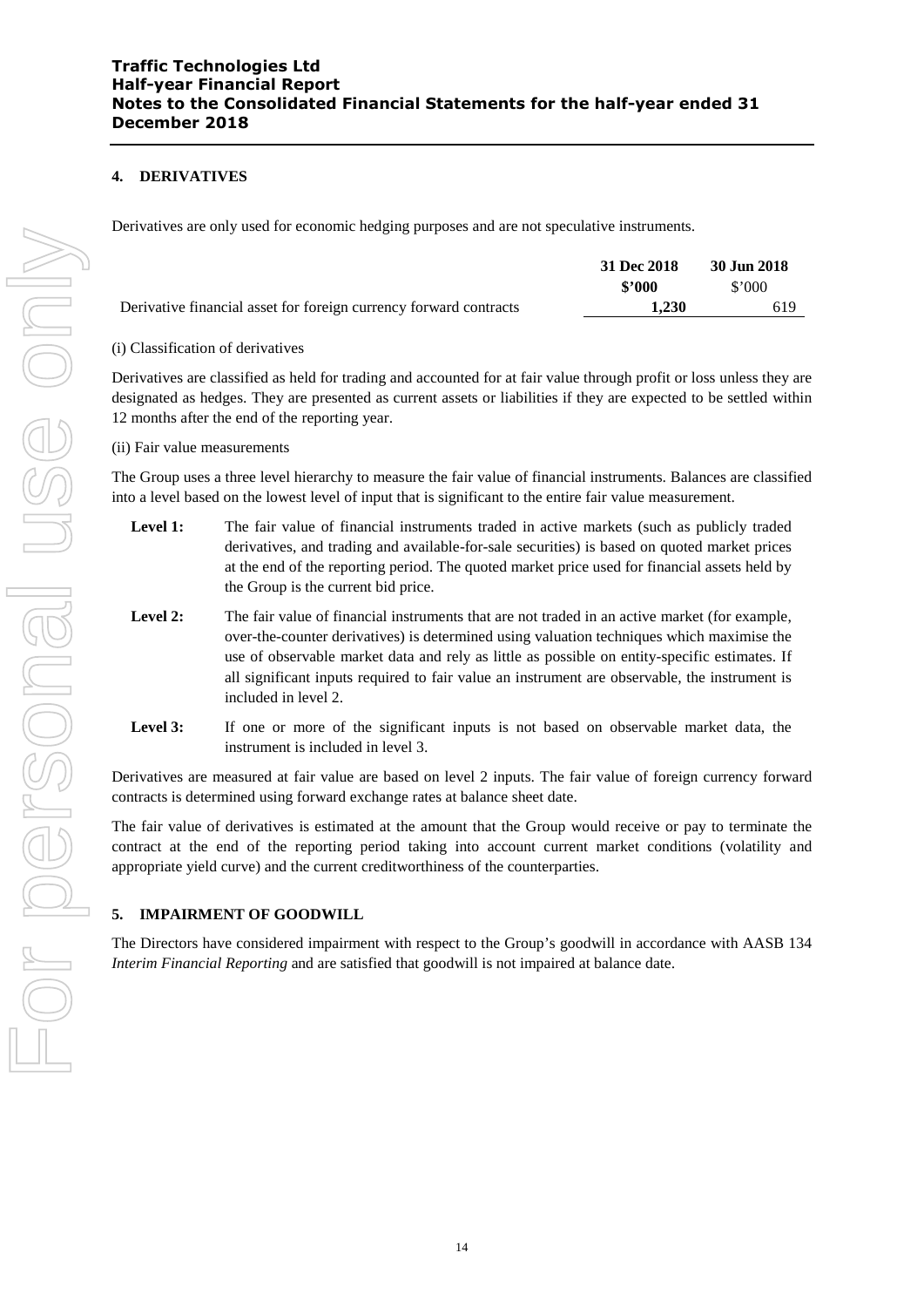### **6. REVENUE**

|                                                  | <b>Consolidated</b><br>2018<br>\$2000 | Consolidated<br>2017<br>\$'000 |
|--------------------------------------------------|---------------------------------------|--------------------------------|
| <b>Revenue</b>                                   |                                       |                                |
| Revenue from contracts with customers            | 25,047                                | 28,139                         |
| Other income                                     |                                       |                                |
| Net gain on derivatives held for trading         | 611                                   |                                |
| Net exchange loss on foreign currency borrowings | (619)                                 |                                |
| Other income                                     | 89                                    | 58                             |
| Total other income                               | 81                                    | 58                             |

### **7. CONTRIBUTED EQUITY**

|                                        | Number of<br><b>Shares</b> |        |
|----------------------------------------|----------------------------|--------|
| <b>Movement in ordinary shares</b>     | (5000)                     | \$2000 |
| At 1 July 2018 and at 31 December 2018 | 482.225                    | 54.755 |

### **8. EVENTS AFTER BALANCE DATE**

Subsequent to balance date there have been no significant events which have affected the operations of the Group.

#### **9. COMMITMENTS AND CONTINGENCIES**

There have been no material changes to the commitments and contingent liabilities disclosed in the 30 June 2018 annual financial report.

#### **10. SEGMENT INFORMATION**

The Group has only one business segment: Traffic Products. The Group's chief operating decision maker (the Managing Director) reviews financial information on a consolidated basis and makes strategic decisions based on this consolidated information.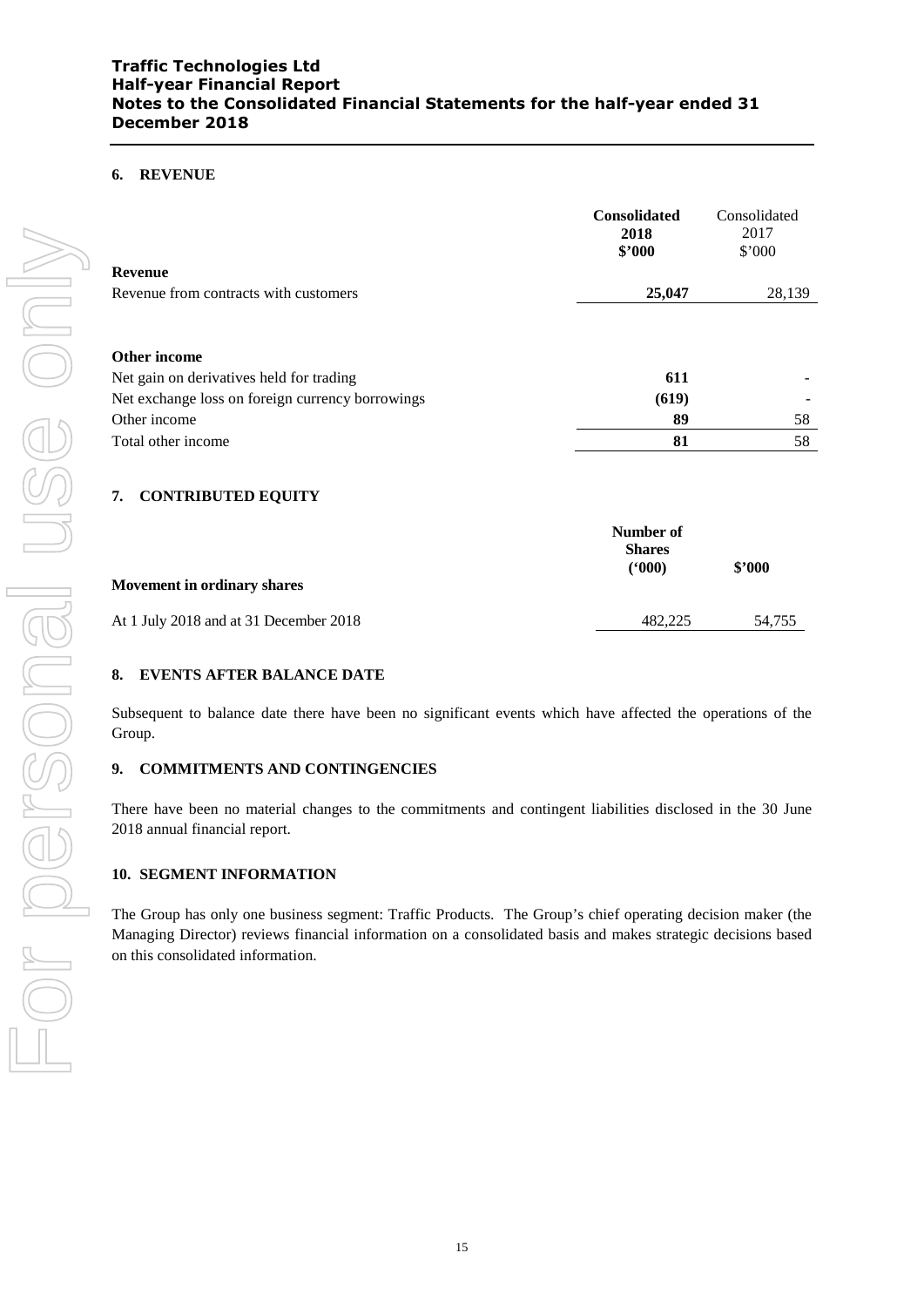### **DIRECTORS' DECLARATION**

The directors of the Company state:

- a) the financial statements, comprising the statement of profit or loss and other comprehensive income, statement of financial position, statement of changes in equity, statement of cash flows and accompanying notes, of the Group are in accordance with the Corporations Act 2001, and:
	- (i) give a true and fair view of the consolidated entity's financial position as at 31 December 2018 and of its performance for the half-year ended on that date; and
	- (ii) comply with Accounting Standard AASB 134 *Interim Financial Reporting* and the Corporations Regulations 2001; and
- b) there are reasonable grounds to believe that the Company will be able to pay its debts as and when they become due and payable.

This declaration is made in accordance with a resolution of the Board of Directors and is signed for and on behalf of the Directors by:

hieran

Con Liosatos Managing Director

Melbourne, 27 February 2019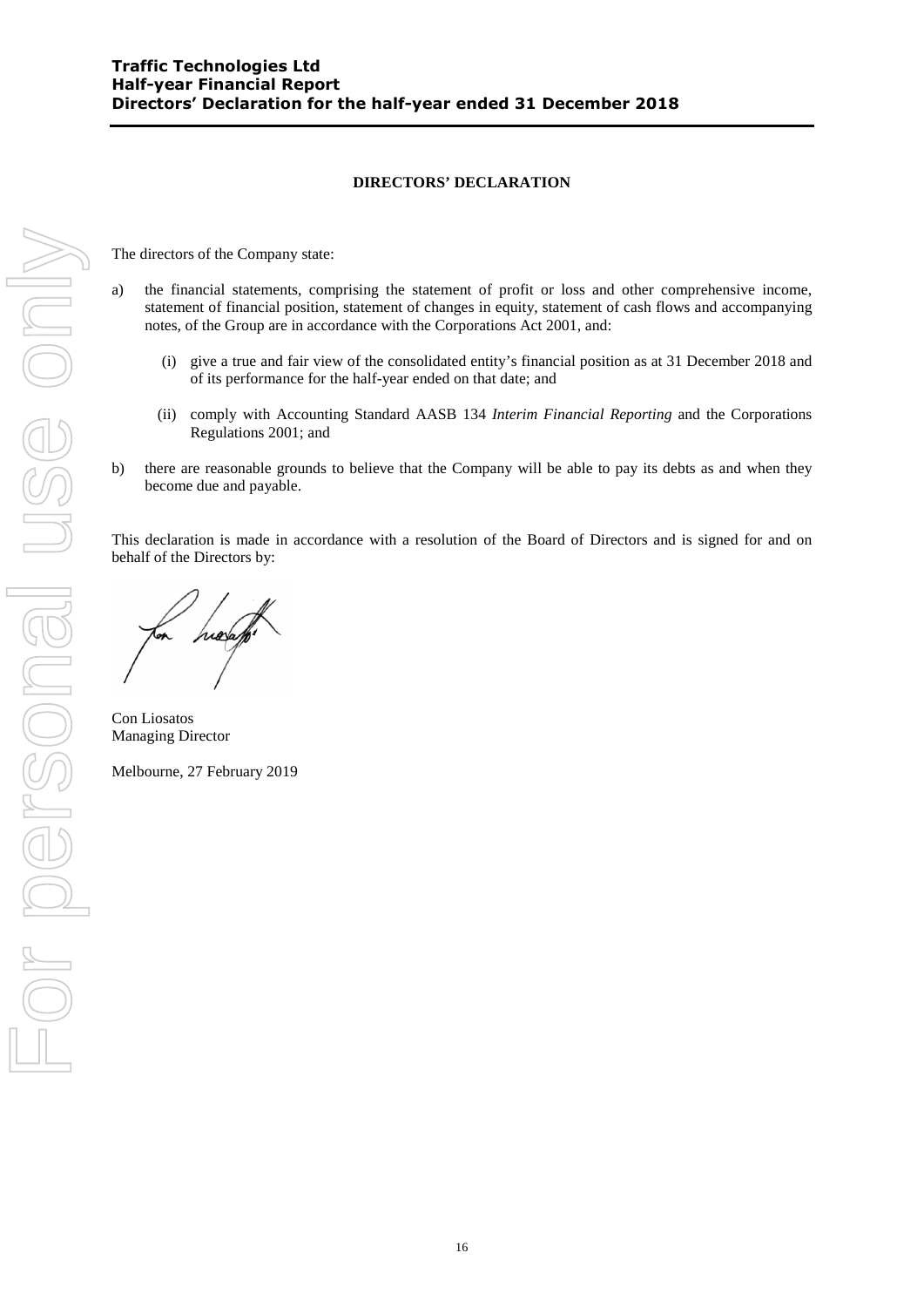

ShineWina Australia Accountants and Advisors Level 10, 530 Collins Street Melbourne VIC 3000 T+613 8635 1800 F+61381023400 shinewing.com.au

# **INDEPENDENT AUDITOR'S REVIEW REPORT TO THE MEMBERS OF TRAFFIC TECHNOLOGIES LIMITED**

## **Report on the Half-year Financial Report**

### *Conclusion*

We have reviewed the half-year financial report of Traffic Technologies Limited ("the Company") and its controlled entities ("the Group") which comprises the consolidated statement of financial position as at 31 December 2018, the consolidated statement of profit or loss and other comprehensive income, the consolidated statement of changes in equity and the consolidated statement of cash flows for the year then ended, and notes to the financial statements and the directors' declaration.

Based on our review, which is not an audit, we have not become aware of any matter that makes us believe that the half-year financial report of the Group is not in accordance with the *Corporations Act 2001* , including:

- (i) giving a true and fair view of the Group's financial position as at 31 December 2018 and of its financial performance for the half-year ended on that date; and
- (ii) complying with Accounting Standard AASB 134 : *Interim Financial Reporting* and the *Corporations Regulations 2001*.

### *Directors' Responsibility for the Half-year Financial Report*

The directors of the Company are responsible for the preparation of the half-year financial report that gives a true and fair view in accordance with Australian Accounting Standards and the *Corporations Act 2001* and for such internal control as the directors determine is necessary to enable the preparation of the half-year financial report that gives a true and fair view and is free from material misstatement, whether due to fraud or error.

### *Auditor's Responsibilities for the Review of the Half-Year Financial Report*

Our responsibility is to express a conclusion on the half-year financial report based on our review. We conducted our review in accordance with Auditing Standard on Review Engagements ASRE 2410 *Review of a Financial Report Performed by the Independent Auditor of the Entity*, in order to state whether, on the basis of the procedures described, we have become aware of any matter that makes us believe that the half-year financial report is not in accordance with the *Corporations Act 2001* including: giving a true and fair view of Traffic Technologies Limited's financial position as at 31 December 2018 and its financial performance for the half-year ended on that date; and complying with Accounting Standard AASB 134 : *Interim Financial Reporting* and the *Corporations Regulations 2001*. As the auditor of Traffic Technologies Limited, ASRE 2410 requires that we comply with the ethical requirements relevant to the audit of the annual financial report.

A review of a half-year financial report consists of making enquiries, primarily of persons responsible for financial and accounting matters, and applying analytical and other review procedures. A review is substantially less in scope than an audit conducted in accordance with Australian Auditing Standards and consequently does not enable us to obtain assurance that we would become aware of all significant matters that might be identified in an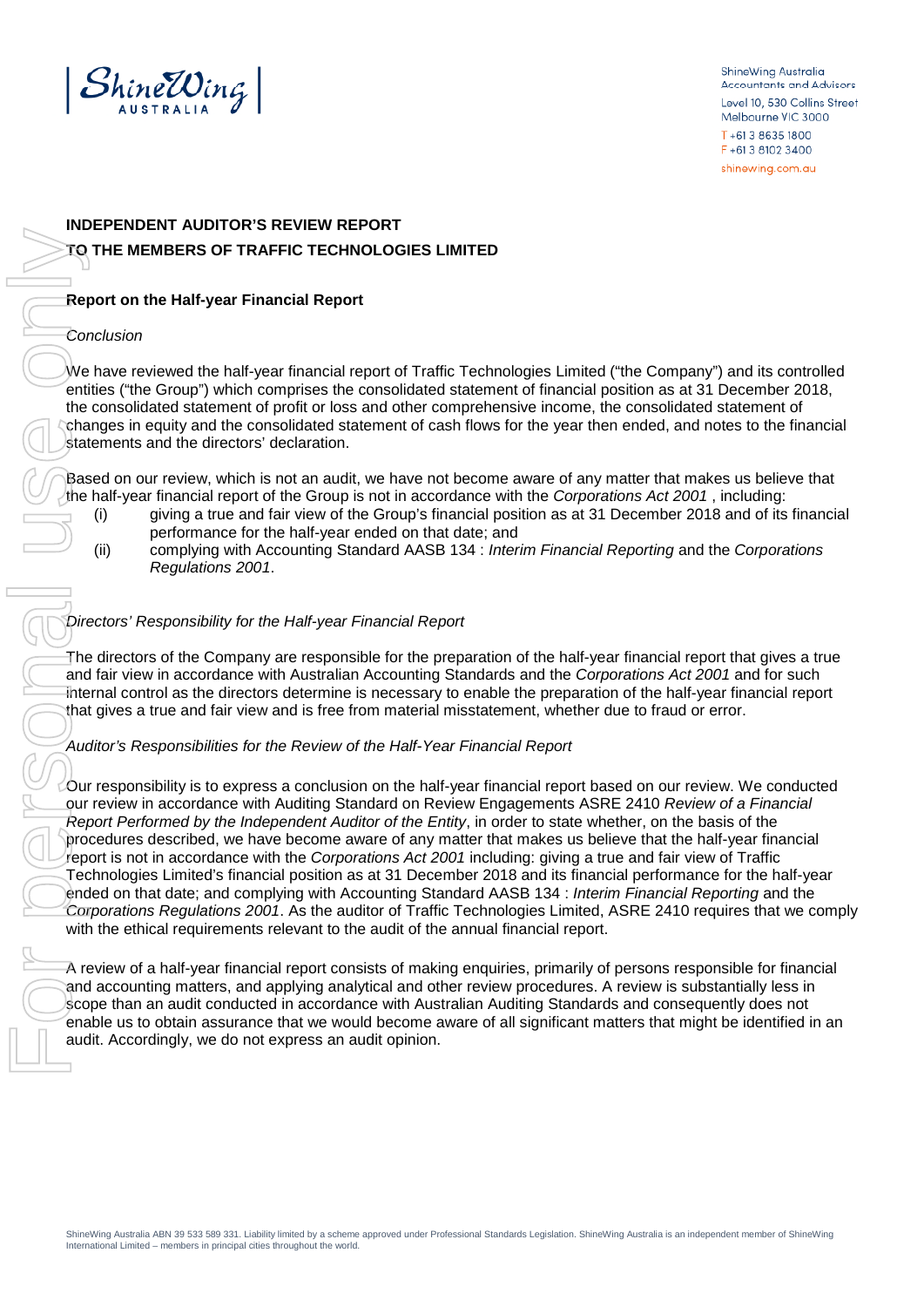

### *Independence*

In conducting our review, we have complied with the independence requirements of the *Corporations Act 2001*.

**ShineWing Australia**  Chartered Accountants

Rami Eltchelebi Partner ShineWing Australia<br>
ShineWing Australia<br>
Chartered Accountants<br>
Melbourne, 27 February 2019<br>
Fortner<br>
Melbourne, 27 February 2019<br>
Consults on the Accountants<br>
Consults of the Partner<br>
Consults of the Accountants<br>
Consult

2